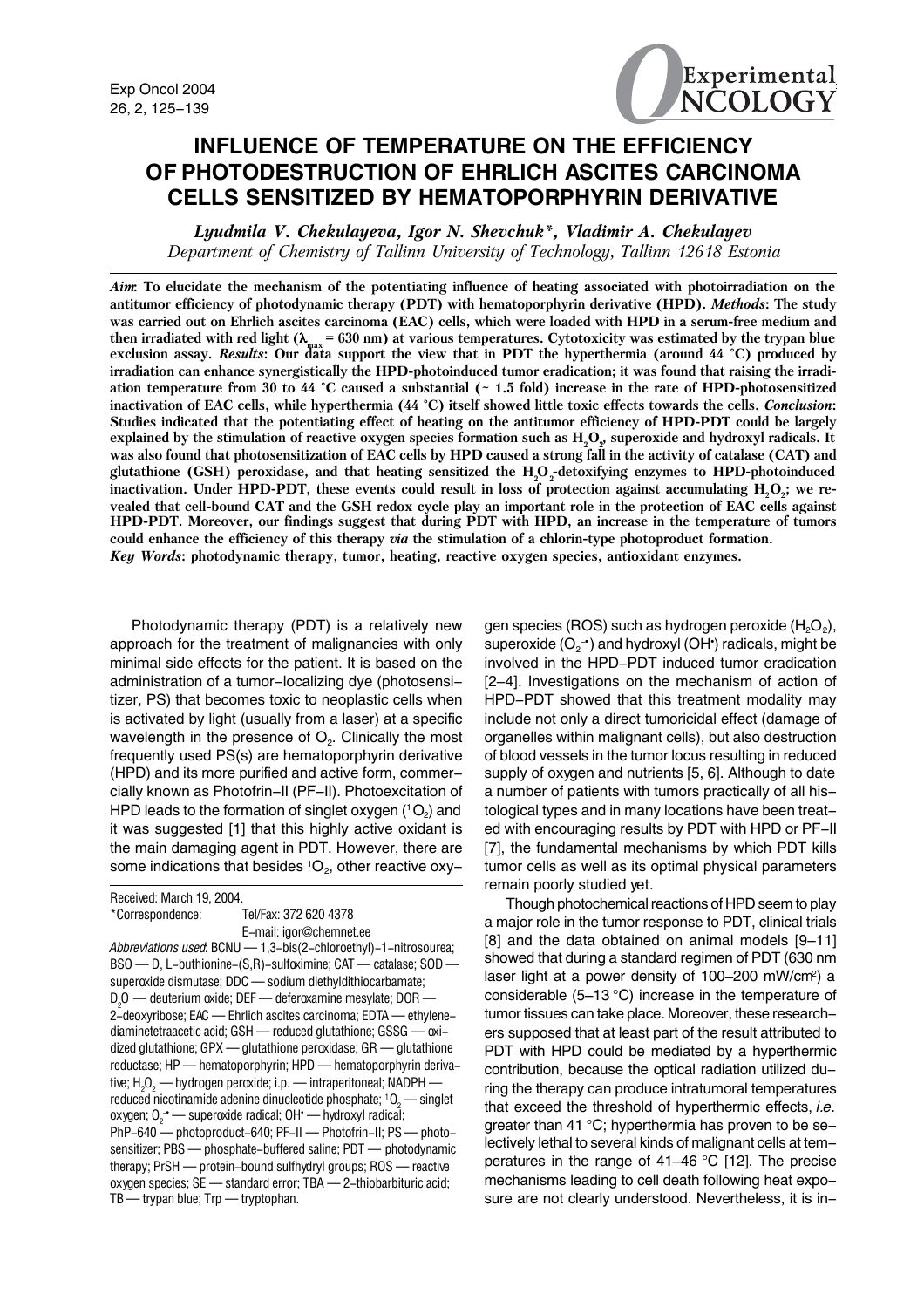creasingly recognized that oxidative stress could be implicated in heat-induced cell death [13, 14]. Subsequently, more detailed studies on various experimental tumor systems clearly indicated that the thermal effects associated with photoirradiation may play a substantial role in the total cytotoxic effect of HPD-PDT and may potentiate (in a synergistic manner) the porphyrin-catalyzed photodestruction of tumor cells [15–17]. However, until now the mechanism of the synergism remains unclear, although these observations resulted in development of more effective treatment regimens in which HPD-based PDT is combined with a localized laser- or microwave-induced hyperthermia immediately before or simultaneously with the phototherapy [17, 18]. Several assumptions had been advanced to explain the potentiating effect of heating on the antitumor efficiency of HPD-PDT. Namely, it was suggested that in PDT the hyperthermia produced by a laser irradiation could promote tumor destruction *via* an increase in the reactivity of  ${}^{1}O_{2}$  [19]. Further, based on the model experiments with glyceraldehyde-3-phosphate dehydrogenase, Prinsze et al [20] have proposed a mechanism for the synergistic interaction between HPD-PDT and hyperthermia in cancer treatment. Namely, their data suggest that even a minor photodamage of cellular proteins may cause a pronounced potentiation of their sensitivity to thermal denaturation; it is important to note that cell proteins are, as believed [5], a principal target of PDT with HPD. As known, the sensitivity of tumor cells to the phototoxic action of HPD depends largely on the presence of  $O_2$ . However, it was established that PDT with HPD can photochemically deplete ambient tumor  $O<sub>2</sub>$ , causing acute hypoxia and limiting treatment efficiency [21]. Therefore, it was suggested that mild hyperthermia (42– 44 °C) during PDT could improve the oxygenation status of tumors (due to a growth in tumor blood flow) and increase thereby the tumor response to the therapy [22].

However together with aforementioned, other important processes could be responsible for a heat-induced increase in the sensitivity of tumor cells to the phototoxic action of HPD. We believe that besides its direct antitumor effect, the hyperthermia associated with photoirradiation could promote the formation of  ${}^{1}O_{2}$  and/ or other cytotoxic ROS by activated molecules of the PS. Indeed, components of HPD are known to aggregate readily in certain solvents; in an aqueous environment, the PS exists as a complex mixture of nonaggregated or self-aggregated monoporphyrinic and oligomeric species [23]. At the same time, in a prior study [24] we established that in aqueous buffer the dimers and larger aggregates of HPD can be disrupted by an increase in the temperature. Such a thermal disaggregation of HPD-moieties may presumably occur in tumor cells during PDT and results in higher yields of  $10<sub>2</sub>$  and oxygen radicals formation, since the nonaggregated molecules of the PS can easily come in contact with the surrounding molecules of  $O<sub>2</sub>$ . This assumption is supported by the data of [23], which showed that HPD in the aggregation state is a poor source of  ${}^{1}O_{2}$ . Furthermore, a plausible explanation for the potentiat-

ing action of light-induced heating on the efficiency of PDT with HPD could be that the hyperthermic influence during PDT might make tumor cells more susceptible to oxidative damage due to an inhibition of the cellular repair enzymes activity and/or antioxidant systems of the cell. Numerous studies utilizing laser-induced fluorescence have demonstrated that HPD is destroyed (photobleached) during the PDT procedure. This photoprocess under certain circumstances, notably when the initial concentration of HPD in the tumor is low, may limit the efficiency and applicability of PDT. However, our previous studies [25] and the data of other researchers [26] showed that illumination of HPD in aqueous buffer as well as in tumor cells leads to the formation of a photoproduct with peak absorption around 640 nm and peak fluorescence emission around 644 nm. Comprehensive studies on HPD led to the suggestion that the photoproduct with an absorption band at 640 nm (photoproduct-640, PhP-640) is a chlorin or a covalently linked porphyrin-chlorin system [26]. Moreover, it was reported that PhP-640 may take part in the PDT-induced tumor eradication, since it absorbs the radiation of light sources commonly used in clinical treatment and may act as a PS [27]. So, if the heating of tumors during PDT will promote the formation of PhP-640, it might be expected that this phenomenon could be also responsible for the potentiating effect of photoirradiation-induced hyperthermia on the efficiency of PDT with HPD. However, these assumptions require an experimental checking.

Thus, the main aim of this work was to elucidate the mechanism of the potentiating influence of heating, associated with the absorption of optical radiation, on the antitumor efficiency of PDT with HPD. This information is needed for the further development of more effective PDT protocols.

### **MATERIALS AND METHODS**

*Chemicals.* Deferoxamine mesylate (DEF), deuterium oxide  $(D_2O)$ , H<sub>2</sub>O<sub>2</sub> (30%, w/v), Cu/Zn superoxide dismutase (Cu/Zn-SOD; from bovine erythrocytes, 3300 units/mg protein), catalase (CAT; from bovine liver, thymol free, 16700 units/mg protein) and other chemicals (of analytical grade or better) were purchased from Sigma (St. Louis, USA) unless noted otherwise. HPD was prepared from hematoporphyrin (HP) dihydrochloride as described in [28]. The obtained product was diluted with 0.9% NaCl solution (pH 7.4) to a final porphyrin concentration of 5 mg/ml, and stored in the dark at –20 °C. Working solutions of HPD (0.5 mg/ml) were prepared immediately before use by further diluting of the stock solution with a medium (see below). In the work, all solutions were sterilized by filtration through  $0.22 \mu m$  filter units.

*Animals and cells.* White, mongrel, three month old female mice obtained from the National Institute for Health Development (Tallinn, Estonia) were used in the experiments. The animals were fed *ad libitum* on standard pellets and had permanent access to water. Ehrlich ascites carcinoma (EAC) cells obtained from the National Institute of Chemical Physics and Biophysics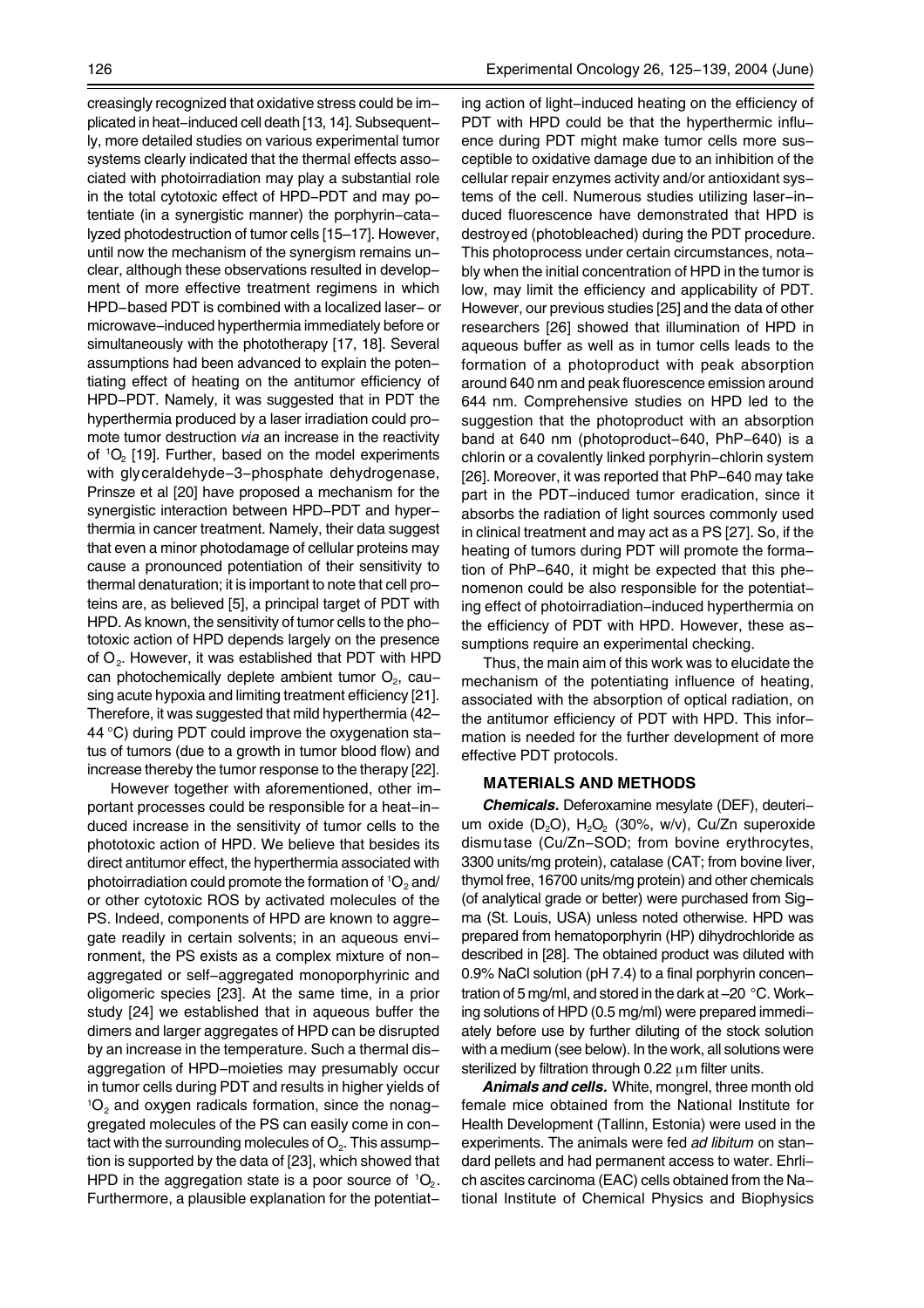(Tallinn, Estonia) were maintained by intraperitoneal (i.p.) transplantation of 0.2 ml ascites fluid  $(-2.5 \times 10^7 \text{ cells})$ from mouse to mouse every 7 days.

*Light source.* In all the experiments a voltage regulated 1 kW xenon arc lamp equipped with a focusing optical system and glass filters (KS-10 together with SZS-25) to deliver the light at 630 nm (the range between 590–830 nm) served as the radiation source (the infrared radiation was removed by a 4 cm water filter). The flux of the light was focused as a spot (2.54 cm<sup>2</sup>) and directed on the front face of a quartz cuvette containing EAC cell suspension or HPD solutions. In some experiments, EAC cells and HPD solutions were also irradiated with green light at 510 nm (the range between 480-570 nm). The intensity of the emitted light at 510 and 630 nm was always 260 mW with a power density of 102 mW/cm2, as measured by an IMO-2N radiometer (Russian Federation).

*Preparation of cell suspensions, the irradiation conditions, and cytotoxicity assay.* Six to seven days old EAC cells were withdrawn from the sacrificed animals and suspended in phosphate-buffered saline (PBS) containing 154 mM NaCl, 6.2 mM KCl, 5.55 mM glucose and 10 mM sodium phosphate buffer (pH 7.3). The cells were centrifuged at 600 *g* for 5 min at 4°C, washed twice, counted, and resuspended in the same buffer at a concentration of  $4 \times 10^7$  cells/ml. The viability of the cells was about 95–98% as found by light microscopy in the presence of trypan blue (TB). Further, the cells were loaded with HPD. For this purpose, an aliquot of the cell suspension (4 x 107 cells/ml) was placed into a plastic flask (Nunclon, Denmark) and after the addition of HPD (up to a final concentration of 20 µg/ml) the cells were incubated for 25 min in the dark at 30 °C with shaking at 80 oscillations/min. After the incubation, the cell suspension was transferred quantitatively to a 10-ml centrifuge tube and the cells were sedimented by centrifugation at 2800 rpm for 5 min at 4 °C. The supernatant containing the unbound fraction of HPD was removed by aspiration, whereas the packed cells were resuspended in PBS at a concentration of 4x 107 cells/ml and kept in an ice bath until use. For the simultaneous thermal and PDT treatment, the cells loaded with HPD were diluted with PBS that was pre-heated in a water bath to a desired temperature. An 8 ml sample of the cell suspension (5 x 10 $\degree$  cells/ml) was quickly transferred into a 2 x 2 cm quartz cuvette and a microstirring magnet was added. The cuvette with the cells was then placed in a thermostatted (by circulating water) holder and illuminated in air with stirring at different temperatures, which were maintained within the errors limits of  $\pm$  0.5 °C. The time interval between introduction of the cells into the preheated PBS and the beginning of light exposure was 5 min.

Cytotoxicity was determined by the TB exclusion assay. Immediately after photoirradiation, an aliquot of the cell suspension (5 x  $10^6$  cells/ml) was diluted 1 : 1 (v/v) with 0.2% TB and 2 min later the cells were counted using a Goryaev's chamber. Results were expressed as the percentage of dead cells calculated as the ratio of TB-stained versus the total number of cells.

*Assessment of cell respiration.* The respiration of EAC cells (1 x 107 cells/ml in air-saturated PBS) was estimated by measuring the rate of oxygen consumption by the cells using a Clark-type oxygen electrode. The measurements were performed in a water-thermostatted incubation chamber under continuous magnetic stirring at a required temperature.

*Depletion of glutathione in EAC cells.* This was achieved by treatment of the cells with D, L-buthionine-(S,R)-sulfoximine (BSO), a potent inhibitor of glutathione biosynthesis [29], using *in vivo* protocols. These experiments were performed on 8 female mice to which 0.2 ml EAC was injected i.p. On the sixth day after the tumor inoculation, some of the animals were injected i.p. with BSO (up to 4 mM/kg body weight) dissolved in 0.9% NaCl. Control animals with the tumor received an i.p. injection of 0.9% NaCl. Fourteen hours later, the carcinoma cells from control and BSO-treated mice were removed by aspiration, washed twice with PBS, and the levels of glutathione in these cells were measured as described below.

*Determination of the intracellular levels of tryptophan, protein-bound sulfhydryl groups, reduced and oxidized glutathione***.** The tryptophan (Trp) content of cellular proteins was measured according to the method of Spies & Chambers with p-dimethylaminobenzaldehyde exactly as described in [5], whereas protein-bound sulfhydryl groups (PrSH) were assayed by the method of Ellman with 5,5'-dithiobis-2-nitrobenzoic acid as described in [30]. Reduced glutathione (GSH) and its oxidized form (GSSG) were assayed by the spectrofluorometric method [31]. Briefly, GSH in the acid-soluble supernatant fraction of EAC cells was reacted with o-phthaldialdehyde (Fluka BioChemica, Germany) at pH 8 to yield a highly fluorescent cyclic product; its fluorescence was measured by a Hitachi 650–60 fluorescence spectrophotometer (Japan). GSSG was determined by the same reagent, but at pH 12 and in the presence of N-ethylmaleimide.

*Assay for O<sub>2</sub><sup>-</sup>, H<sub>2</sub>O<sub>2</sub>, and OH<sup>•</sup> generation. The* intracellular levels of  $\mathrm{O_{2}^{\mathbf{-\ast}}}$  were measured using an ad– aptation of the method employed by [32]. We used the dye hydroethidine (HE; Fluka BioChemica, Germany) that is oxidized by  $\mathrm{O_{2}^{-1}}$  within the cell to produce ethi– dium bromide, which emits red fluorescence after intercalation into DNA. Briefly, following photoirradiation EAC cells (at a density of  $1.5 \times 10^6$  cells/ml in PBS) were incubated with 10 µM HE (made as a 10 mM stock solution in N,N-dimethylformamide) for 15 min in a shaking water bath at 37 °C. After the incubation, the fluorescence from ethidium bromide in the cells was measured at 610 nm ( $\lambda_{ex}$  = 488 nm) in 1 x 1 cm quartz cuvettes; slits were 5 and 15 nm for excitation and emission, respectively. The blank corresponding to HE alone in the buffer was subtracted from the value.

The production of  $H_2O_2$  during photodynamic treatment of EAC cells with HPD was estimated by measurement of its concentration in cell free supernatants. Namely, immediately after light exposure aliquots (0.2 ml) of the cell suspension (5 x 10 $\textdegree$  cells/ml) were placed into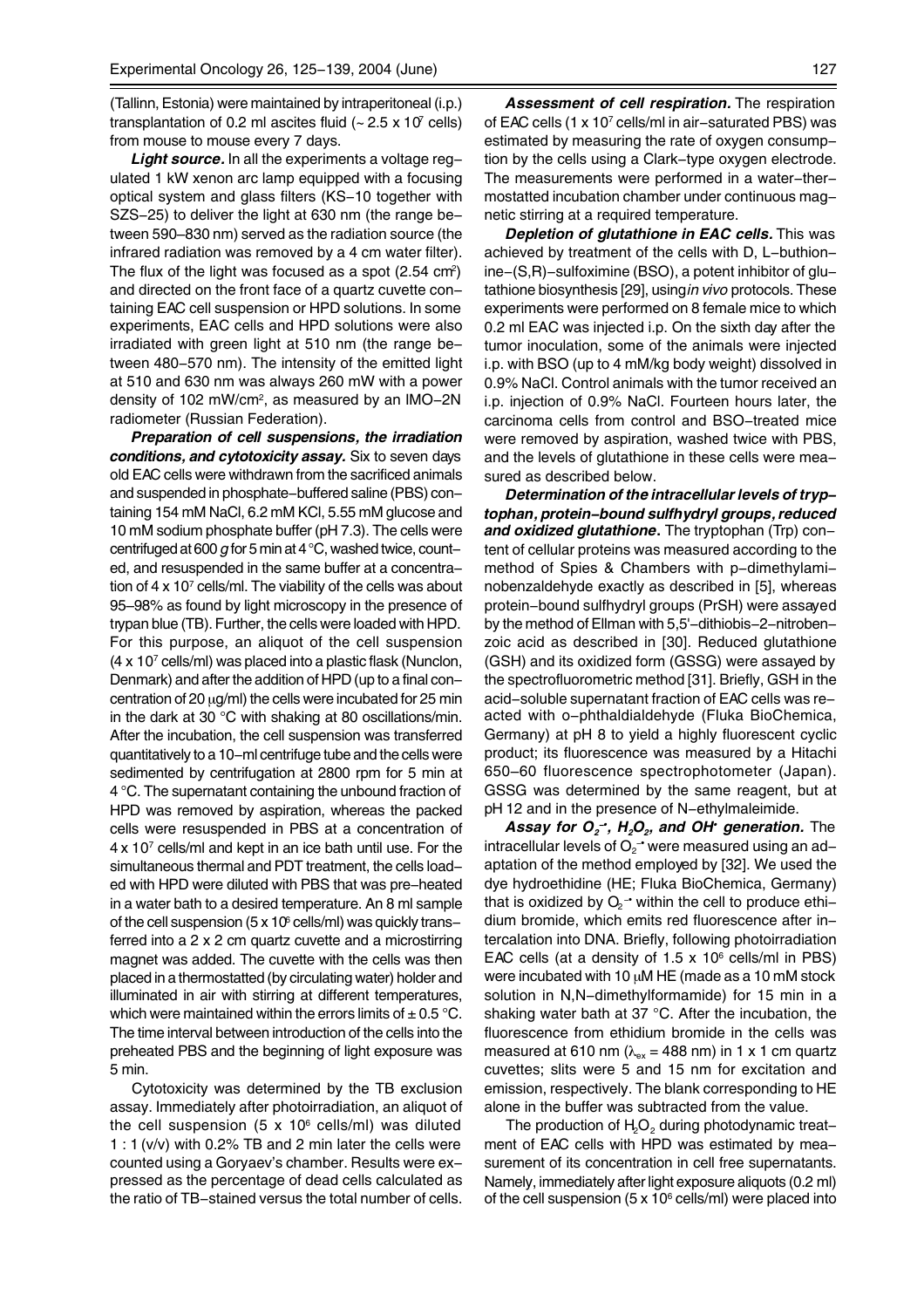The generation of OH<sup>\*</sup> radicals during photodynamic treatment of EAC cells with HPD was estimated by the 2-deoxyribose (DOR) method of Gutteridge [34]; the sugar is oxidized by OH<sup>•</sup> with the formation of products, which upon heating with 2-thiobarbituric acid (TBA) at low pH yield a pink chromogen. In our studies, the TBA-reactive products of DOR were determined as described previously in [34, 35] with minor modifications. Briefly, during the whole irradiation procedure aliquots (0.3 ml, typically containing 3 µmoles of DOR) of the cell suspension  $(5 \times 10^6 \text{ cells/ml}$  in PBS) were collected into test tubes with 0.9 ml of 154 mM NaCl. After the addition of 0.2 ml of cold 15% trichloroacetic acid solution, the samples were vortexed and stored on an ice bath for 20 min. The tubes with the samples were then centrifuged and 0.8 ml of 1% TBA in 0.05 M NaOH was added to 0.9 ml of the supernatant. These samples were heated at 100 °C for 15 min, cooled rapidly to room temperature and their fluorescence was read at 553 nm (excitation at 532 nm). The obtained results were expressed as relative fluorescence units against a standard containing rhodamine B  $(1.0 \mu M)$ , in 10 mM sodium phosphate buffer of pH 7.2). This standard was set to 100 units at excitation 480 nm, emission at 580 nm. In these experiments, the contribution of lipid peroxidation to TBA reactivity was negligible and the values were subtracted from those observed during HPD-PDT of EAC cells in the presence of DOR.

*Studies of the photochemical transformations of HPD in EAC cells.* In these experiments, EAC cells loaded with HPD were diluted with PBS to a concentration of 5 x 10<sup>6</sup> cells/ml. Further, an 8 ml sample of the cell suspension was transferred into a 2 x 2 cm thermostatted quartz cuvette and irradiated in air under magnetic stirring with red light illumination at 630 nm. During light exposure, the photodegradation of HPD in EAC cells as well as the formation of PhP-640 was monitored by fluorescence spectroscopy. Namely, following photoirradiation aliquots (0.2 ml) of cell suspension were withdrawn and placed into test tubes with 1.3 ml of 1.0 M NaOH. One hour later, fluorescence spectra (excitation at 399 nm) of the cell lysates were recorded using 1 x 1 cm quartz cuvettes. The fall of light-induced fluorescence of HPD in the 614 nm band was measured to determine the rate of its photodegradation in the cells, while the yields of PhP-640 formation were estimated by measuring the fluorescence of cell lysates at 644 nm. The concentration of HPD in cell lysates was determined from a calibration curve, which was obtained by measuring the fluorescence of known porphyrin concentration at 614 nm in 1.0 M NaOH.

*Photodestruction of tryptophan in aqueous solution.* In these experiments, an 8 ml sample of a 10 µg/ml HPD solution (containing 0.2 mM Trp) was placed into a 2 x 2 cm quartz cuvette and irradiated in air under magnetic stirring with light at 510 or 630 nm. Under photoexcitation of HPD, the absorbance (differential spectrum) of Trp at 280 nm was registered to determine the rate of its photooxidation.

*Determination of enzyme activities.* Following HPD-PDT or pretreatment with corresponding inhibitors, EAC cells were lysed with 0.2% Triton X-100. Any non-solubilized material was removed by centrifugation, and the supernatant solutions were analyzed for CAT, glutathione peroxidase (GPX), glutathione reductase (GR) or Cu/Zn-SOD activity.

CAT activity was determined at 20 °C by the method of Aebi [36]. CAT decomposes  $H_2O_2$  to give  $H_2O$ and  $O<sub>2</sub>$ . The decomposition of  $H<sub>2</sub>O<sub>2</sub>$  was followed by a decrease in the absorbance at 240 nm. The reaction mixture contained 50 mM sodium phosphate buffer (pH 7.0), 10 mM  $H_2O_2$  and  $\sim$  150  $\mu$ g protein of cell lysate, final volume was 1.5 ml. CAT activity was expressed as  $\mu$ moles H<sub>2</sub>O<sub>2</sub> decomposed/min per mg protein, using an excitation coefficient of 43.6 M-1 cm-1 for  $H<sub>2</sub>O<sub>2</sub>$ . The total cell proteins were determined by the well-known procedure with fluorescamine, using bovine serum albumin as the standard.

The activities of GR and GPX were determined at 37 °C. GR was measured essentially as described in [37]. The reaction mixture contained 50 mM potassium phosphate buffer (pH 7.4), 1.0 mM ethylenediaminetetraacetic acid (EDTA), 0.2 mM reduced nicotinamide adenine dinucleotide phosphate (NADPH), 2.5 mM GSSG, and cell sample  $\sim$  250  $\mu$ g protein), in a total volume of 1.5 ml. GR activity was determined by tracking the decrease in absorbance of NADPH at 340 nm during the reduction of GSSG. The enzyme activity was expressed as nmoles NADPH oxidized/min per mg protein, using an excitation coefficient of 6.22 mM $^{-1}$  cm $^{-1}$ for NADPH. GPX activity was determined by the GR-coupled method reported by [38], using  $H_2O_2$  as the substrate. GPX catalyses the oxidation of GSH to GSSG by H<sub>2</sub>O<sub>2</sub>. The rate of GSSG formation was then measured by following a decrease in the absorbance of the reaction mixture containing NADPH and GR at 340 nm as NADPH is converted to NADP. The assay mixture contained 50 mM potassium phosphate buffer (pH 7.4), 1.0 mM EDTA, 0.9 unit/ml yeast GR, 1.0 mM GSH, 0.15 mM NADPH, 1.0 mM NaN $_3$  (to inhibit CAT), 0.25 mM  $H_2O_2$  and  $\sim$  200 µg protein of cell lysate; final volume, 1.5 ml. GPX activity was calculated as nmoles NADPH oxidized/min per mg protein.

The activity of Cu/Zn-SOD was measured at 25 °C according to the procedure [39] that utilizes a xanthinexanthine oxidase system to generate a superoxide flux and nitro blue tetrazolium as an indicator substance. The enzyme activity was expressed as units/mg protein.

*Statistics.* Results were analyzed statistically by the Student's *t*-test. Values of *P* < 0.05 were considered statistically significant. All data in the text, tables, and figures are expressed as mean  $\pm$  standard error (SE) of at least 3 separate experiments.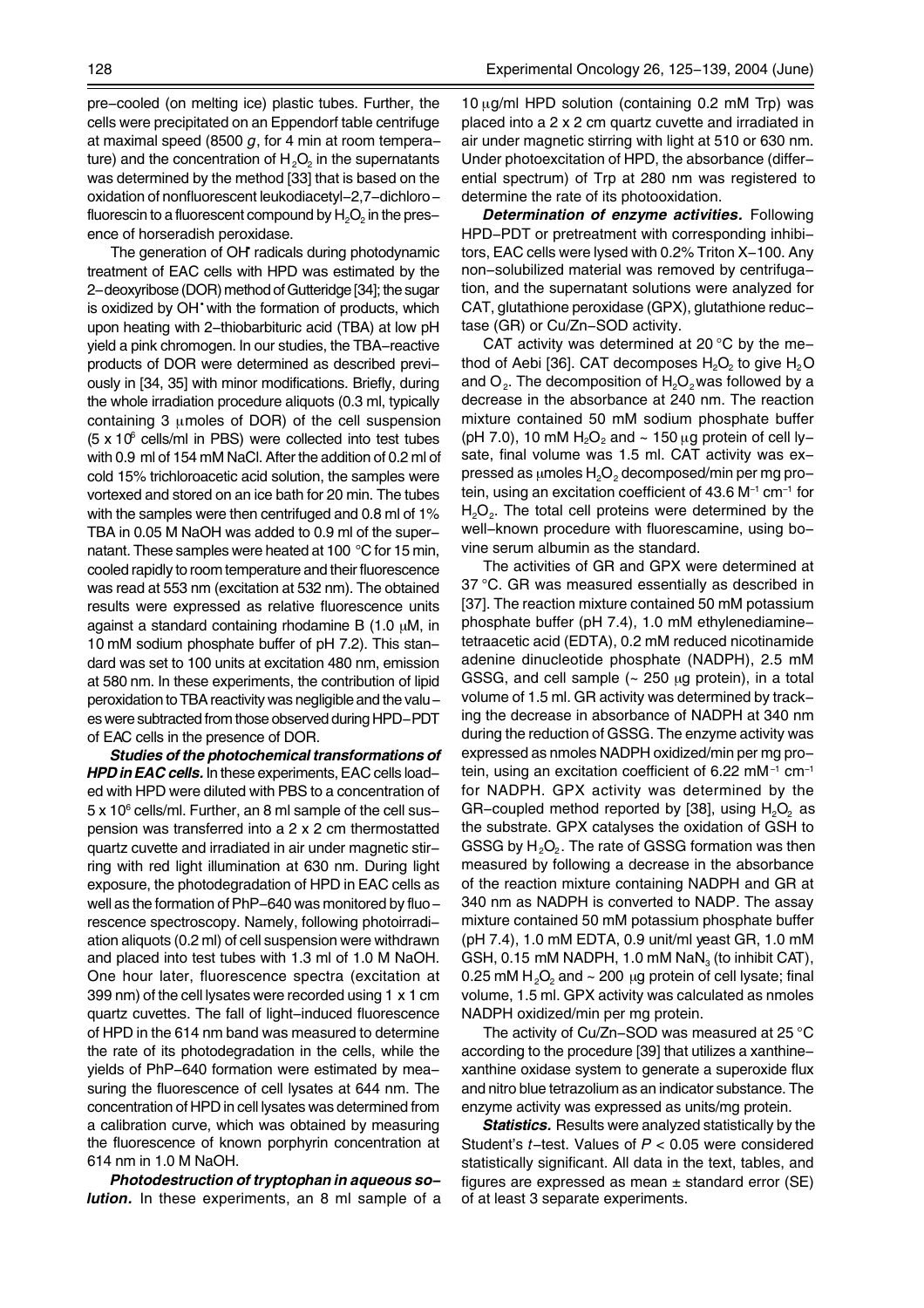#### **RESULTS AND DISCUSSION**

*Studies on the role of H<sub>2</sub>O<sub>2</sub> and oxygen radicals in inactivation of tumor cells by HPD-PDT.* In the work, practically all *in vitro* experiments on the mechanism of HPD-PDT were carried out at 30 °C unless indicated otherwise. Fig. 1 shows that under photoexcitation of HPD, the kinetics of EAC cells inactivation was of S-type. In our studies, the light exposure time at which 50% of the cells were stained by TB  $(LD_{50})$ was utilized as a criterion to evaluate the efficiency of HPD-PDT induced cytotoxicity *in vitro*. It is necessary to note that, photoirradiation of EAC cells in the absence of HPD, as well as their incubation with the PS in the dark at 30 °C did not cause any notable increase in the number of dead cells.



Fig. 1. The influence of D<sub>2</sub>O on the rate of HPD-photosensitised inactivation of EAC cells (5 x 10<sup>6</sup> cells/ml). Before irradiation, the cells were loaded with HPD (at 20  $\mu$ g/ml) in PBS made of H<sub>2</sub>O. Further, the cells loaded with HPD were brought into suspension in PBS made of either  $H_2O$  or 99.8%  $D_2O$  and illuminated with red light at 630 nm under magnetic stirring at 30 °C. LD $_{50}$ , the light exposure time at which 50% of the cells were stained by TB. Bars are SE as estimated from 3 independent experiments

There is much experimental evidence indicating that the cytotoxic action of HPD and light is mediated by the photosensitized production of <sup>1</sup>O<sub>2</sub> via a Type II reaction [1]. On the other hand, some *in vitro* [3, 4] and *in vivo* studies [2] suggest the production of  ${\sf H}_{\tiny 2} {\sf O}_{\tiny 2}$ ,  ${\sf O}_{\tiny 2}$  and OH $^{\centerdot}$ in cells and tissues exposed to visible light in the presence of HPD. However, in these published works it has not been proven unequivocally that these ROS are involved in the phototoxic action of HPD against tumor cells. For instance, Hariharan et al [4] using Chinese hamster V-79 cells have demonstrated the generation of OH<sup>+</sup> when the cells were exposed to HPD and red light, but these researchers did not investigate the contribution of this oxidant in the cytotoxicity resulting from photoexcited HPD. Therefore, it seemed important to assess the possibility that in addition to  ${}^{1}O_{2}$  other ROS (such as  $H_2O_2$ ,  $O_2$ <sup>-</sup> and OH) might be involved in the phototoxic action of the sensitizer against tumor cells. In this relation, we performed a comparative study of the influence of  $D<sub>2</sub>O$ , CAT as well as selective traps of certain oxygen radicals on the intensity of HPD-sensitized photoinactivation of EAC cells *in vitro*.

One of the most reliable methods to prove the participation of  ${}^{1}O_{2}$  in photochemical processes is using  $D_{2}O$ as a solvent. Replacing  $H<sub>2</sub>O$  by D<sub>2</sub>O must increase the efficiency of photochemical reactions proceeding *via* a Type II reaction, because the lifetime of  $10<sub>2</sub>$  in D<sub>2</sub>O exceeds that in H2O almost 15-fold. Studies showed that HPD-photosensitized inactivation of EAC cells is enhanced, in a synergistic manner, when the cells were suspended in D<sub>2</sub>O-PBS (see Fig. 1). This indicates that  $10<sub>2</sub>$  is involved in the inactivation. However, the potentiating effect of D<sub>2</sub>O was relatively small; in PBS made of  $D<sub>2</sub>O$  the  $LD<sub>50</sub>$  value of HPD-PDT was decreased by a factor of about 1.5, as compared with cells suspended in PBS made of  $H<sub>2</sub>O$  (see Fig. 1). Similar effects of  $D<sub>2</sub>O$ on the yield of photoinactivation of tumor cells were observed earlier by others [40], who used HP as a PS. HPD, as a lipophilic compound, is concentrated predominantly in plasma and subcellular membranes, making these structures especially sensitive to toxic photodamage. In this connection, we believe that the small effect of D<sub>2</sub>O on the rate of HPD-photoinduced injury of EAC cells could be explained by dissolution of the photodrug in membrane lipids where the lifetime of  ${}^{1}O_{2}$  (50–100  $\mu$ s) is close to that observed in  $D_2O$  (~ 60  $\mu$ s) [41]. Another explanation for the effect of  $D_2O$  would be that other ROS along with  ${}^{1}O_{2}$  are involved in the cytotoxicity resulting from photoexcited HPD. Further studies confirmed this assumption. We revealed that  $O_2$  might also participate in HPD-photoinduced killing of neoplastic cells. Indeed (Fig. 2), photoirradiation of EAC cells containing HPD led to a very rapid and significant increase in the intracellular level of  $O_2$ <sup>-•</sup> that correlated with cell death. It was also found that upon photoirradiation of EAC cells loaded with HPD, the presence of 1.0 mM 4,5-dihydroxy-1,3-benzene-disulfonic acid (Tiron, a cell-permeable trap of  $O_2$ <sup>-</sup> [42]) suppressed (by 25%) the PDT-induced cytotoxicity that was associated with a substantial ( $\sim$  2-fold) inhibition in the rate of  $O_2$ <sup>-</sup> production (see Fig. 2, *a* and *b*, respectively). To provide more convincing evidence of the participation of  $O_2$ <sup>-</sup> in the phototoxic action of HPD-PDT, further experiments were performed on EAC cells pretreated with diethyldithiocarbamate (DDC), an inhibitor of Cu/Zn-SOD [43]. It is well known that cells can scavenge  $O<sub>2</sub>$  with the help of this constitutive antioxidant enzyme. Studies showed that pretreatment of HPD-loaded EAC cells with 0.1 mM DDC caused a considerable (~ 60%) decrease in the activity of Cu/Zn-SOD and, as a result, a notable (~ 30%) increase in the rate of their HPD-photosensitized inactivation (Table 1). It is important to emphasize that this pretreatment of EAC cells with DDC did not induce any appreciable decrease in the number of viable cells and had no effect on the activity of other antioxidant enzymes, such as CAT, GR and GPX. Our findings are consistent with the recent data of other researchers [44], who demonstrated that SOD(s) in tumor cells play an important role in their resistance to PDT with PF-II. Further, we found that HPD-photosensitized inactivation of EAC cells could be mediated by the production of  $H_2O_2$ and very reactive OH<sup>\*</sup>. As shown in Fig. 3, photoirradiation of the cells led to the formation of significant  $(\mu M)$ amounts of  $H_2O_2$  and caused a substantial oxidation of DOR. It was also found that the levels of  $H_2O_2$  and OH<sup> $\dot{ }$ </sup>, which were formed during photosensitization of EAC cells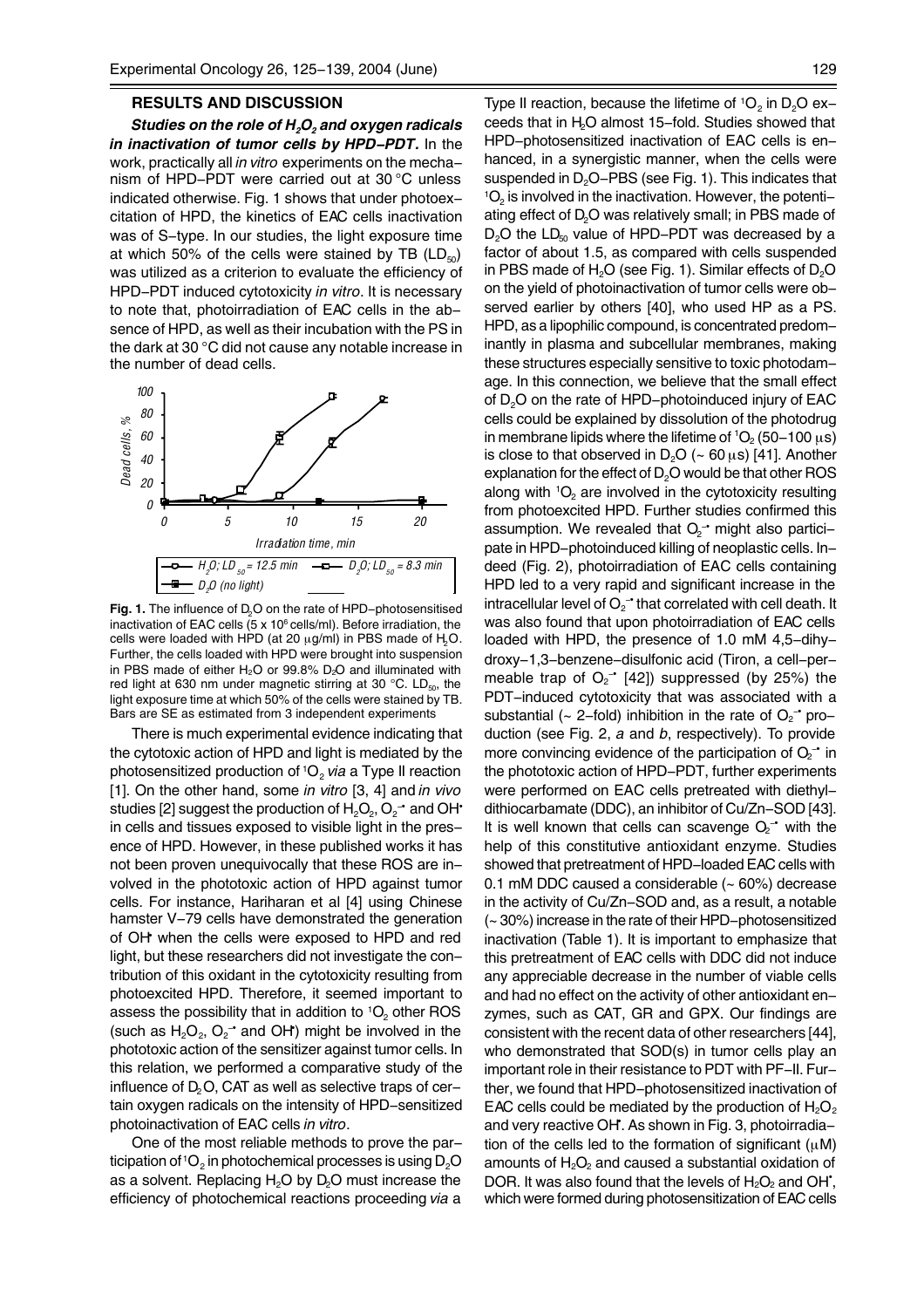

**Fig. 2.** Effects of traps of various ROS and exogenously added catalase on the intensity of HPD-photosensitized ( $\lambda_{\text{max}} = 630$  nm; temperature, 30 °C) inactivation of EAC cells (5 x 10 $^{\circ}$  cells/ml in PBS) (a), the production of  $O<sub>2</sub>$ <sup>-</sup> (*b*) and the yields of OH• formation (*c*), which were detected after 10 min PDT by measuring the photooxidation of 2-deoxyribose (initial concentration, 10 mM). The intracellular levels of  $\mathrm{O}_{2}$   $\rightarrow$  were measured by the hydroethi– dine (HE) method.  $LD_{50}$ , the light exposure time at which 50% of the cells were stained by TB. \* % from the value at HPD-PDT. Points, mean of at least 3 separate experiments. Bars, SE

by HPD, are sufficient to induce cell death. Namely (Fig. 2,  $a$ ), the LD<sub>50</sub> value of HPD-PDT was increased by 60% after addition of the  $H_2O_2$ -scavenging enzyme

**Table 1.** The influence of sodium diethyldithiocarbamate (DDC) on the phototoxicity of HPD towards EAC cells

| EAC cells <sup>a</sup> | Activity of Cu/Zn-SOD,<br>units/mg protein                                              | $LD_{50}$ , min |
|------------------------|-----------------------------------------------------------------------------------------|-----------------|
| Control                | $13.6 \pm 0.5$                                                                          | $14.5 \pm 0.6$  |
|                        | Pretreated with DDC $5.9 \pm 0.3^b (43.4\%^c)$ $10.8 \pm 0.5^b (74.5\%^c)$              |                 |
|                        | Notes: a The cells were withdrawn from tumor-bearing animals, washed                    |                 |
|                        | and loaded with HPD (at 20 $\mu$ g/ml). Further, the HPD-loaded cells were              |                 |
|                        | suspended in PBS (at a density of $5 \times 10^6$ cells/ml) and incubated for           |                 |
|                        | 20 min in a shaking water bath at $30^{\circ}$ C without or in the presence of          |                 |
|                        | 0.1 mM DDC. After the incubation, the control and DDC-treated cells were                |                 |
|                        | washed once with PBS, resuspended in the same buffer at a density of                    |                 |
|                        | $5 \times 10^6$ cells/ml and illuminated with red light at 630 nm under magnetic        |                 |
|                        | stirring at 30 °C; LD <sub>50</sub> , the light exposure time at which 50% of the cells |                 |
|                        | were stained by TB; $\degree$ % of control; each datum represents the mean $\pm$ SE     |                 |
|                        | of 3 separate experiments; $\frac{b}{c}$ significant difference, $P < 0.01$ .           |                 |

CAT (2500 units/ml) and by  $\sim$  30% in the presence of 15 mM d-mannitol, a specific trap of OH<sup>\*</sup>. In addition, experiments with DOR showed that protective effects of these scavengers on the phototoxicity of HPD towards EAC cells were closely related to the suppression of OH• generation (Fig. 2, *c*). The strong (~ 80%) inhibition of DOR breakdown by exogenously added CAT suggested that  $H_2O_2$  is a crucial intermediate in generation of OH• and that in EAC cells subjected to HPD-PDT the radical might be produced through a series of reactions called the Fenton-Haber-Weiss reaction, which consists of iron reduction by the O<sub>2</sub><sup>-</sup>  $(Fe(III) + O_2^- \rightarrow Fe(II) + O_2)$  and subsequent OH generation (H<sub>2</sub>O<sub>2</sub> + Fe(II) → OH + OH + Fe(III)) [45]. Fur– ther studies supported this idea. In fact (see Fig. 2), we found that the HPD-photoinduced generation of OH• in EAC cells and, as a consequence, the efficiency of PDT were substantially decreased during illumination of the cells in the presence of DEF, a well known chelator of iron, which can inhibit the decomposition of  $H_2O_2$  in the Fenton-type reactions preventing thereby the formation of very cytotoxic OH<sup>\*</sup> [46]. Control experiments showed that EAC cells are capable of producing marked amounts of  ${\sf H}_{\tiny 2} {\sf O}_{\tiny 2}$ ,  ${\sf O}_{\tiny 2}$  and OH . However, the levels of these ROS, which were produced by the cells during their incubation in the dark or upon light exposure in the absence of HPD, were found to be considerably lesser than those after PDT (see Fig. 3). The ability of mammalian cells, including transformed cells, to the generation of H<sub>2</sub>O<sub>2</sub> and oxygen radicals is well documented [47, 48]. At present, mitochondria are considered as one of the main sources of intracellular free radicals; it has been estimated that up to 2% of the total oxygen consumed by the mitochondrial electron transport chain undergoes one electron reduction to generate  $O_2$ <sup>-</sup> and subsequently other ROS, such as  $H_2O_2$  and OH [45].

In the present work, we established that photosensitization of EAC cells by HPD leads to the production of  $O_2$ , however its reactivity, like  $H_2O_2$ , is quite limited. Several ways can be envisioned in which  $O_2$  might transform to a more damaging species. Firstly, it is reported [49] that in cells the spontaneous dismutation of  $O_2$ <sup>-</sup> can produce <sup>1</sup>O<sub>2</sub>, a highly reactive oxidant that is involved in the phototoxic action of HPD towards tumor cells, including EAC cells (see Fig. 1). Besides, the reaction of  $\mathrm{O_2}$   $\!\star$  with  $\mathrm{H_2O_2}$  can also generate  $^1\mathrm{O_2}$  [50]. Sec–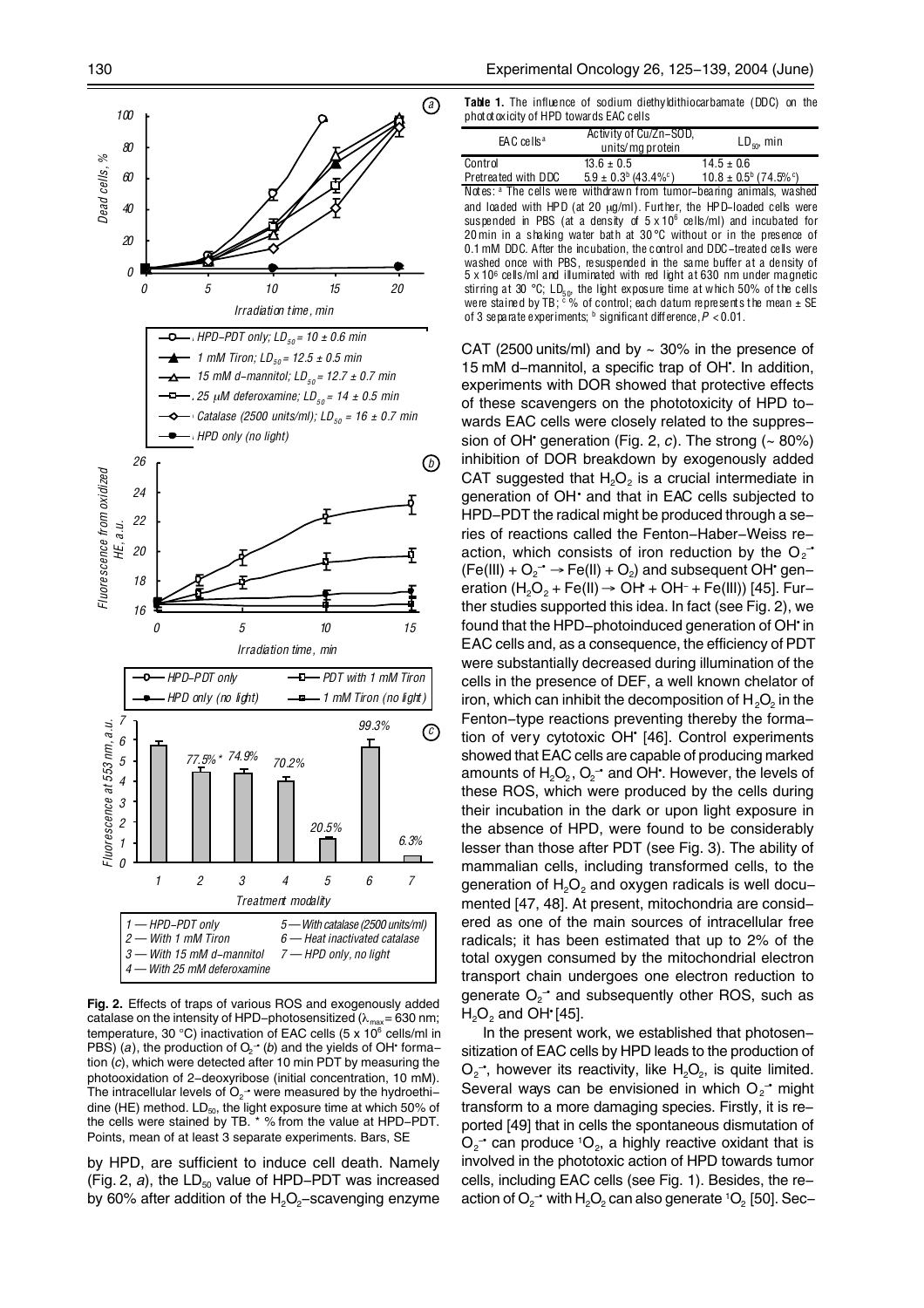

**Fig. 3.** Influence of temperature on the formation  $H_2O_2$  (*a*),  $O_2^{\bullet}$  (*b*) and OH• radicals (*c*) in EAC cells (5 x 106 cells/ml in PBS) during their photodynamic treatment ( $\lambda_{\text{max}}$  = 630 nm) with HPD (opened symbols) or incubation in the dark (filled symbols). The intracellular levels of  $\mathrm{O_2}^{\scriptscriptstyle -}$  were measured by the hydroethidine (HE) assay after 10 min light exposure, while the yields of OH' formation were estimated by the 2-deoxyribose (DOR) method. For this purpose, the cells loaded with HPD were irradiated or incubated in the dark in the presence of 10 mM DOR and the oxidation products of the sugar by OH<sup>\*</sup> were assayed fluorometrically with 2-TBA. Points, mean of at least 3 separate experiments. Bars, SE

ondly, our studies indicated that under HPD-PDT a part of the formed  $\mathrm{O_{2}^{\mathbf{-\bullet}}}$  could convert into OH $^{\mathbf{+}}$  that, as known, reacts at, or close to, a diffusion-controlled rate with almost all biological molecules. In fact, during photoirradiation of EAC cells loaded with HPD, the scavenging of  $\mathrm{O_{2}^{\mathbf{-\cdot}}}$  by 1.0 mM Tiron led to a notable (~ 25%) decrease in the rate of DOR oxidation (Fig. 2, *c*). There are several processes by which the photochemically generated

 $O_2$ <sup>-</sup> could be implicated in the formation of OH<sup>•</sup> in tumor cells. It is known that  $\mathrm{O_{2}}$  an dismutate both enzymati– cally and nonenzymatically into  $H_2O_2$ , a precursor of OH $^{\bullet}$ in the Fenton reactions. Also, it was reported [51] that in cells  $O_2$  can liberate iron from storage proteins; the released iron could then participate in the Fenton-reaction-mediated production of OH.

*On the role of glutathione redox cycle and CAT in the resistance of tumor cells to HPD-PDT.* Our experiments indicated that the phototoxic action of HPD against tumor cells could be mediated by the generation of  $H_2O_2$ . Therefore, it is of great interest to examine the importance of cellular  $H_2O_2$ -scavenging systems in the resistance of tumor cells to HPD-based PDT. A study showed that photoirradiation of EAC cells loaded with HPD induces the depletion of GSH (Fig. 4, *d*). Namely, at light doses causing an irreversible inactivation of about 95% of the cells, a strong  $($   $\sim$  60%) decrease in the intracellular content of the antioxidant was observed. The depletion of GSH could be attributed to the known ability of the thiol to direct chemical quenching of  ${}^{1}O_{2}$  and other ROS, and/or its oxidation by Se-dependent GPX that detoxifies  $H_2O_2$  and lipid hydroperoxides using GSH as hydrogen donor. Taken together, this suggests that the glutathione redox cycle could play a role in the protection of tumor cells against HPD-PDT. In the work, the importance of glutathione redox cycle in the sensitivity of tumor cells to the phototoxic action of HPD was examined by disrupting the cycle at several points; by lowering the cellular stores of glutathione with BSO as well as *via* inhibiting the activity of GR with 1,3-bis(2-chloroethyl)-1-nitrosourea (BCNU). First, EAC cells were pretreated with BSO (*in vivo*) to lower the level of glutathione and their sensitivity to cytotoxicity resulting from photoexcited HPD was then estimated *in vitro*. As shown in Table 2, the treatment of EAC cells with BSO resulted in a substantial  $(-70%)$  decrease in the content of both GSH and total glutathione, making the cells more sensitive to the phototoxic effect of HPD; the BSO-induced depletion of glutathione caused an almost 30% increase in the rate of EAC cells photoinactivation, as found by measuring the  $LD_{50}$  value of PDT. It should be pointed out that such a pretreatment of EAC cells by BSO had no effect on the cellular uptake of HPD and the number of viable cells. To provide more convincing evidence of the protective role of glutathione redox cycle, further ex-

**Table 2.** The effect of D, L-buthionine-(S,R)-sulfoximine (BSO) administrated *in vivo* on the content of glutathione in EAC cells and their sensitivity to HPD-induced PDT *in vitro*

| $EAC$ cells <sup>a</sup>                  | $\mu$ g per 1 x 10 <sup>7</sup> cells                   | Reduced glutathione, Total glutathione <sup>b</sup> ,<br>$\mu$ g per 1 x 10 <sup>7</sup> cells                                                                                                                                                                                                                                                                                                                                                                                                                                                                                         | $LD_{50}$ , min            |
|-------------------------------------------|---------------------------------------------------------|----------------------------------------------------------------------------------------------------------------------------------------------------------------------------------------------------------------------------------------------------------------------------------------------------------------------------------------------------------------------------------------------------------------------------------------------------------------------------------------------------------------------------------------------------------------------------------------|----------------------------|
| From control mice.                        | $3.74 \pm 0.16$                                         | $5.06 \pm 0.21$                                                                                                                                                                                                                                                                                                                                                                                                                                                                                                                                                                        | $12.1 \pm 0.4$             |
| $n = 4$                                   |                                                         |                                                                                                                                                                                                                                                                                                                                                                                                                                                                                                                                                                                        |                            |
| From BSO-treated, $1.19 \pm 0.06^{\circ}$ |                                                         | $1.84 \pm 0.11$ <sup>d</sup>                                                                                                                                                                                                                                                                                                                                                                                                                                                                                                                                                           | $9.5 \pm 0.3$ <sup>d</sup> |
| $n = 4$                                   | $(31.8\%$ <sup>c</sup> )                                | $(36.4\%^{\circ})$                                                                                                                                                                                                                                                                                                                                                                                                                                                                                                                                                                     | $(78.5\%^{\circ})$         |
|                                           |                                                         | Notes: a The cells from control and BSO-treated animals (details in "Mate-<br>rial and methods") were removed by aspiration, washed twice with PBS,<br>and loaded with HPD (at 20 $\mu$ g/ml). Further, the cells were diluted with<br>PBS (up to a density of $5 \times 10^6$ cells/ml) and illuminated with red light at<br>630 nm under magnetic stirring at 30 °C; $LD_{50}$ , the light exposure time at<br>which 50% of the cells were stained by TB; $\frac{b}{c}$ reduced + oxidized glu-<br>tathione; $\degree$ % of control; n, number of animals; each datum represents the |                            |
|                                           | mean $\pm$ SE; $d$ significant difference, $P < 0.02$ . |                                                                                                                                                                                                                                                                                                                                                                                                                                                                                                                                                                                        |                            |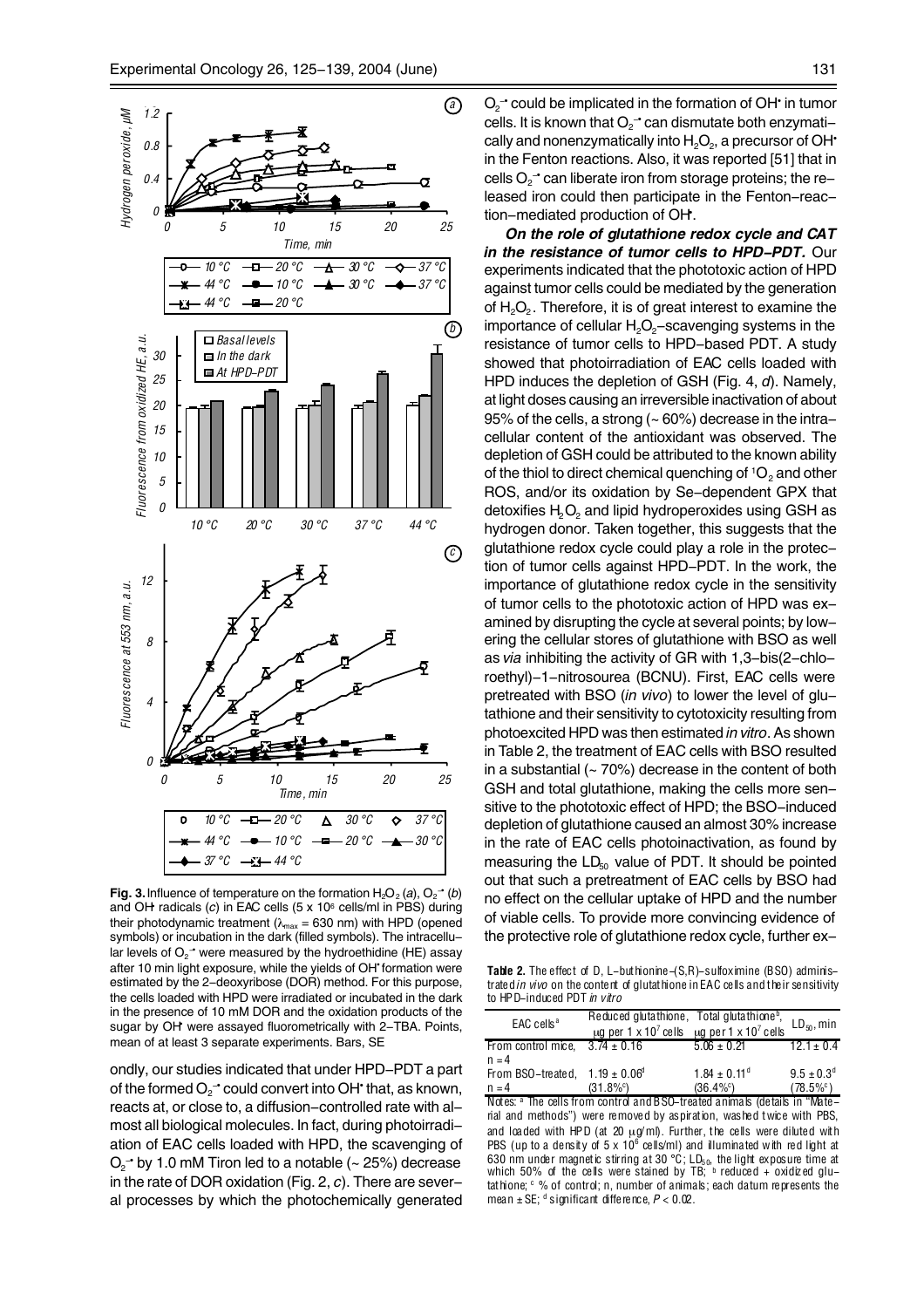periments were conducted on EAC cells pretreated with BCNU (Bristol-Myers Squibb SpA, Italy), an inhibitor of GR [52]; in the cycle, GR is responsible for regeneration of GSH. The data in Table 3 indicate that pretreatment of the cells with 0.1 mM BCNU (which inhibited GR activity by 65% without effect on the activities of GPX, CAT, or on the number of viable cells) markedly enhanced the phototoxic action of HPD; the  $LD_{50}$  exposure of PDT was decreased by 22% after treatment of EAC cells with the inhibitor. Thus, our experiments on EAC cells clearly demonstrated that the glutathione cycle plays an important role in the protection of tumor cells against HPD-PDT induced cytotoxicity. This finding is in agreement with the data of other investigators [53]. Namely, using murine L1210 leukaemia cells and human CaSki cervical carcinoma cells, they showed that GSH and GPX play a role in the protection of the cells against the phototoxic effect of HPD that was attributed to the detoxification of the formed lipid peroxides. However, our studies suggest that protective effects of these antioxidants could be mediated by reductive decomposition of  $H_2O_2$ that, as indicated experiments with exogenously added CAT, is involved in the phototoxic action of the PS towards tumor cells (Fig. 2, *a*).

**Table. 3.** Effect of 1,3-bis(2-chloroethyl)-1-nitrosourea (BCNU) on the activity of glutathione reductase in EAC cells and their sensitivity to HPD-induced PDT *in vitro* 

| $EAC$ cells <sup>a</sup>             | Glutathione reductase activity.<br>nmoles NADPH/min/mg protein | $LD_{50}$ , min                                                                        |
|--------------------------------------|----------------------------------------------------------------|----------------------------------------------------------------------------------------|
| Control                              | $55.1 \pm 1.5$                                                 | $11.0 \pm 0.33$                                                                        |
|                                      |                                                                | BC NU-treated $19.75 \pm 0.65^{\circ}$ (35.8%°) 8.6 $\pm 0.32^{\circ}$ (78.2%°)        |
|                                      |                                                                | Notes: a The cells were withdrawn from tumor bearing animals, washed                   |
|                                      |                                                                | and loaded with HPD (at 20 $\mu$ g/ml). Further, the HPD-loaded cells were             |
|                                      |                                                                | suspended in PBS (at a density of $5 \times 10^6$ cells/ml) and incubated for          |
|                                      |                                                                | 25 min in a water bath at 30 °C without or in the presence of 0.1 mM                   |
|                                      |                                                                | BCNU (was dissolved in dimethyl sulfoxide, DMSO). After the incubation,                |
|                                      |                                                                | the BCNU-treated and control cells (instead BCNU the cells were treated                |
|                                      |                                                                | with DMSO) were washed once with PBS, resuspended in the same buffer                   |
|                                      |                                                                | at a density of $5 \times 10^6$ cells/ml and illuminated with red light at 630 nm      |
|                                      |                                                                | under magnetic stirring at 30 °C; $LD_{\epsilon 0}$ , the light exposure time at which |
|                                      |                                                                | 50% of the cells were stained by TB; each datum represents the mean $\pm$ SE           |
|                                      |                                                                | of 3 separate experiments performed in duplicate; b significant difference,            |
| $P < 0.01$ : $\degree$ % of control. |                                                                |                                                                                        |

Under PDT, tumor cells could detoxify the formed  $H_2O_2$ not only *via* the glutathione redox cycle, but also by endogenous CAT. However, in the literature we did not find any information about the importance of CAT in the resistance of tumor cells against the phototoxic influence of HPD. To elucidate the role of the  $H_2O_2$ -scavenging enzyme, experiments were performed on EAC cells pretreated with 3-amino-1,2,4-triazole, an irreversible inhibitor of CAT [54]. As shown in Table 4, pretreatment with aminotriazole (25 mM for 1 h) essentially (by 40%) inhibited activity of cellular CAT (without effect on the activities of GPX, GR, or on the intracellular content of GSH) and markedly (by 28%) increased the rate of HPD-photosensitized inactivation of the cells. It is important to note that incubation of EAC cells with 25 mM aminotriazole had a minor effect on the number of injured cells increasing it at the most by 5%. Thus, these experiments indicated that cell-bound CAT can protect tumor cells against HPD-PDT induced cytotoxicity *in vitro*.

Thus, our studies on the mechanism of action of PDT showed that along with  ${}^{1}O_{2}$  other ROS (such as

|  |  |  |  |  | <b>Table. 4.</b> Effect of aminotriazole (ATZ) on the activity of catalase in EAC |  |
|--|--|--|--|--|-----------------------------------------------------------------------------------|--|
|  |  |  |  |  | cells and their sensitivity to HPD–photoinduced cytotoxicity <i>in vit ro</i>     |  |

| EAC cells <sup>a</sup> | Catalase activity, $\mu$ moles<br>$H2O2/min/mg$ protein                                         | $LD_{50}$ , min |
|------------------------|-------------------------------------------------------------------------------------------------|-----------------|
| Control                | $9.05 \pm 0.41$                                                                                 | $19.3 \pm 0.8$  |
|                        | Pretreated with ATZ $5.60 \pm 0.17^{\circ}$ (61.9%b) $15.1 \pm 0.6^{\circ}$ (78.2%b)            |                 |
|                        | Notes: <sup>a</sup> The cells were withdrawn from tumor bearing animals, washed and             |                 |
|                        | loaded with HPD (at 20 $\mu$ g/ml). The HPD-loaded cells were then suspended                    |                 |
|                        | in Hanks' balance salt solution (without phenol red, pH 7.3) at a density of                    |                 |
|                        | 5 x 10 $\degree$ cells/ml and incubated for 1 h in a water bath at 37 $\degree$ C without or in |                 |
|                        | the presence of 25 mM ATZ. After the incubation, the control and ATZ-tre-                       |                 |
|                        | ated cells were washed once with PBS, resuspended in the same buffer at a                       |                 |
|                        | density of $5 \times 10^6$ cells/ml and illuminated with red light at 630 nm under              |                 |
|                        | magnetic stirring at 30 °C; LD <sub>50</sub> , the light exposure time at which 50% of the      |                 |
|                        | cells were stained by TB; $\frac{b}{b}$ % of control; each datum represents the                 |                 |
|                        | mean $\pm$ SE of 3 separate experiments; $\textdegree$ significant difference, $P < 0.01$ .     |                 |

 ${\sf H}_{\tiny 2} {\sf O}_{\tiny 2}$ ,  ${\sf O}_{\tiny 2}$  and OH $\bm{\,}$  could be involved in the HPD–cata– lyzed photodestruction of tumor cells. Furthermore, they provided strong evidence that cell Cu/Zn-SOD, CAT and the glutathione redox cycle can protect the cells against the phototoxic action of the photodrug.

*The influence of temperature on the response of tumor cells to HPD-PDT.* In these studies, EAC cells loaded with HPD were irradiated with red light at 630 nm or incubated in the dark at five different temperatures of 10, 20, 30, 37, and 44 °C. The 30 °C group of cells was taken as the control, since there is increasing enthusiasm (due to excellent cosmetic results) for the use of porphyrin PS(s), including HPD, in PDT of skin cancers having the surface temperature close to 30 °C. In the work, we also assessed the sensitivity of tumor cells to the phototoxic influence of HPD at mildly hypothermic (10–20 °C) temperatures, because it was reported [55] that cooling of malignancies during interstitial laser photoirradiation can enhance the tumoricidal effect of PDT with HPD. Experiments showed that lowering the irradiation temperature from 30 to 10 °C markedly (by 44%) decreased, whereas growing the temperature from 30 to 44 °C, on the contrary, substantially (by about 1.5 fold) increased the rate of HPDphotosensitized inactivation of EAC cells, as found by measuring the LD<sub>50</sub> value of PDT (Fig. 4, *a*). However, incubation of the cells in the dark, irrespective of temperature conditions, did not induce any noticeable increase in the number of injured cells. As cellular proteins are the target for HPD-PDT as well as for heat inactivation [12], we examined the influence of temperature on HPD-photosensitized damage of proteins in EAC cells; in one of our prior studies we already demonstrated that under HPD-PDT the cells die mainly *via* photooxidative injuries of their proteins [5]. As shown in Fig. 4, the photodynamic treatment of EAC cells by HPD resulted in a substantial modification of the amino acid composition of their proteins; namely, the part of photooxidized amino acid residues after 15 min illumination at 30 °C that caused an irreversible inactivation of  $\sim$  90% of the cells, was determined as 15% for Trp, and 20% for PrSH. It was found that sub– (37 °C) and hyperthermic (44 °C) heating accelerated the HPD-catalyzed photoinjury of proteins in EAC cells. Namely, upon increasing the temperature from 30 to 44  $\degree$ C a substantial  $($   $\sim$  55%) growth in the rates of Trp residues and PrSH photooxidation was registered that well cor-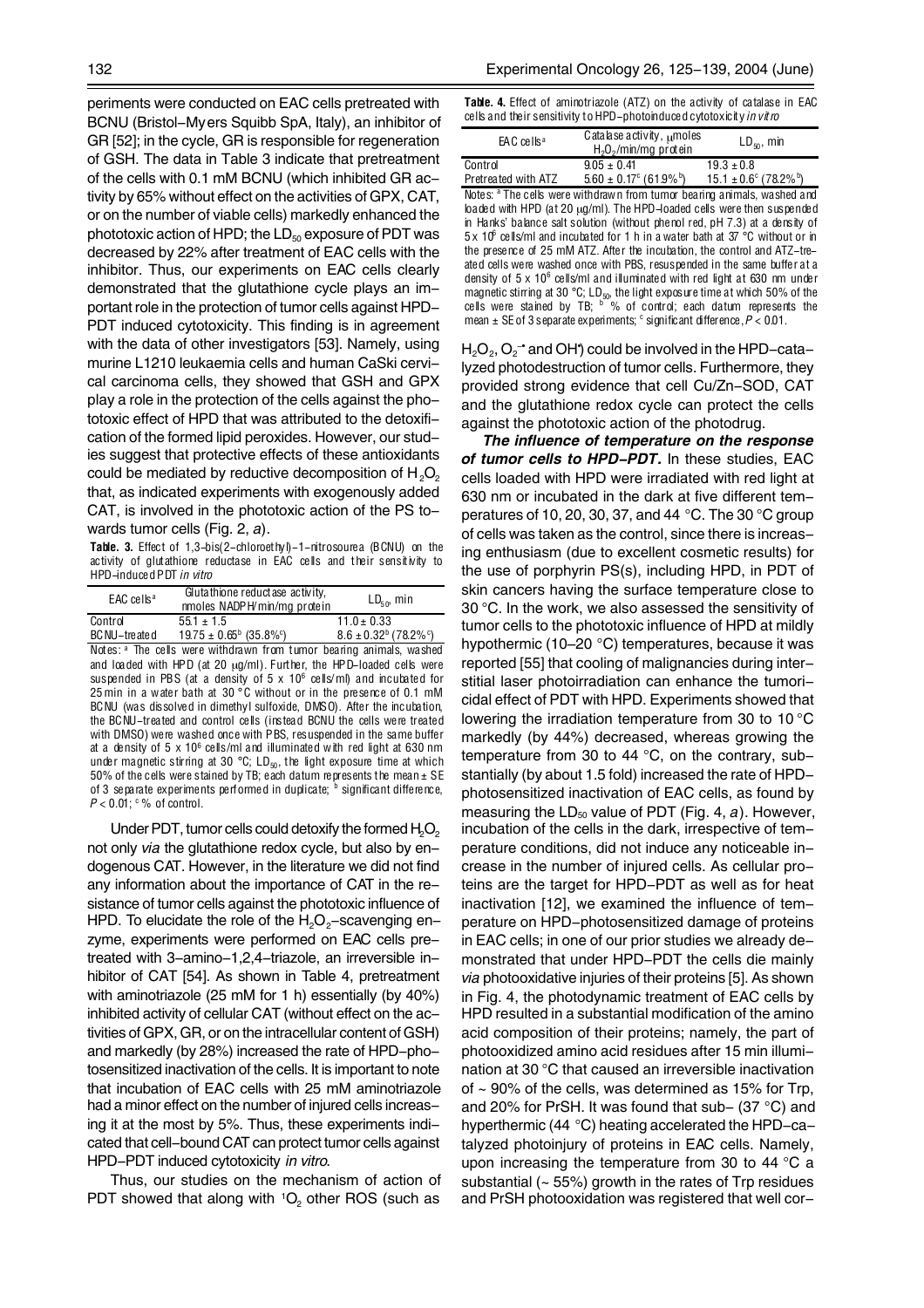

**Fig. 4.** Kinetics of inactivation of HPD–loaded EAC cells (5 x 10<sup>6</sup> cells/ml in PBS) (a), the intracellular content of tryptophan (Trp)  $\langle b \rangle$ , protein-bound SH groups (PrSH) (*c*) and reduced glutathione (GSH) (*d*) after irradiation with red light at 630 nm (opened symbols) or during incubation in the dark at different temperatures (filled symbols). The initial levels of Trp, PrSH and GSH in the non-irradiated cells were determined as (per 1 x 10 $^{\circ}$  cells): 20.4 ± 0.2 nmoles for Trp, 17.05 ± 0.68 nmoles for PrSH, and 1.15 ± 0.05 nmoles for GSH. LD<sub>50</sub>, the light exposure time at which 50% of the cells were stained by TB. All data are from 3 independent experiments. Bars, SE

related with an increase in the rate of HPD-PDT induced inactivation of the cells. On the contrary, decreasing the irradiation temperature from 30 to 10 °C made cell proteins less sensitive to the photooxidative injuries, resulting in protection of the cells against HPD-PDT induced cytotoxicity. However, both heat shock and cold stress itself did not induce similar changes in the amino acid composition of cell proteins.

Further, we evaluated the influence of heat shock on the oxidative potency of PDT with HPD, using GSH as a biomarker of oxidative stress. Studies showed that heating enhances the HPD-PDT induced oxidative stress in tumor cells. Indeed, we found that EAC cells subjected to HPD-PDT at 37 and 44 °C had lesser levels of GSH, as compared with the control cells treated by the PDT at 30 °C (Fig. 4, *d*). It is important to note that incubation of the cells in the dark even at a hyperthermic (44 °C) temperature caused only a minor  $(-5%)$ decrease in the intracellular content of GSH. On the contrary, a shift in the temperature from 30 to 10 °C led to a substantial  $($  40%) decrease in the rate of HPD-photoinduced oxidation of GSH in the cells. This indicates that cooling suppressed the PDT induced oxidative stress in EAC cells. Thus, our *in vitro* experiments clearly indicated that heating intensifies the HPD-PDT induced oxidative stress in tumor cells, promotes the photooxidative damage of proteins in the cells and increases in a synergistic manner their susceptibility to the cytotoxicity resulting from photoexcited HPD, while hypothermia (cooling up to 10 °C) inhibits the phototoxic action of the PS. A remarkable observation of the study is also that the potentiating effect of heating on HPD-photosensitized killing of tumor cells may take place at 37 °C, *i.e.* at temperatures below hyperthermic. This observation is in agreement with the results of other researchers [56].

*On the generation of ROS in tumor cells during HPD-PDT at elevated temperatures.* In these studies, we concentrated our efforts on elucidation the mechanism of pro-oxidative effects of heat stress in PDT with HPD, because that permits to explain an increased sensitivity of tumor cells to the phototoxic influence of the drug at elevated temperatures. First, we tested the possibility that heating could induce the disaggregation of HPD components in tumor cells, since the event must, in turn, lead to an enhanced production of  ${}^{1}O_{2}$  [23, 24]. The relative proportion of monomeric and aggregated moieties of HPD in solution can be evaluated by measuring its fluorescence intensity that, as known, decreases in the aggregated state. Fig. 5 depicts the changes in the fluorescence spectrum of HPD in non-illuminated EAC cells depending on the temperature. An analysis of the spectral changes showed that the PS becomes more aggregated when the cells were heated in a water bath, since the heating of EAC cells from 10 to 44 °C resulted in a 25% decrease in the fluorescence intensity of HPD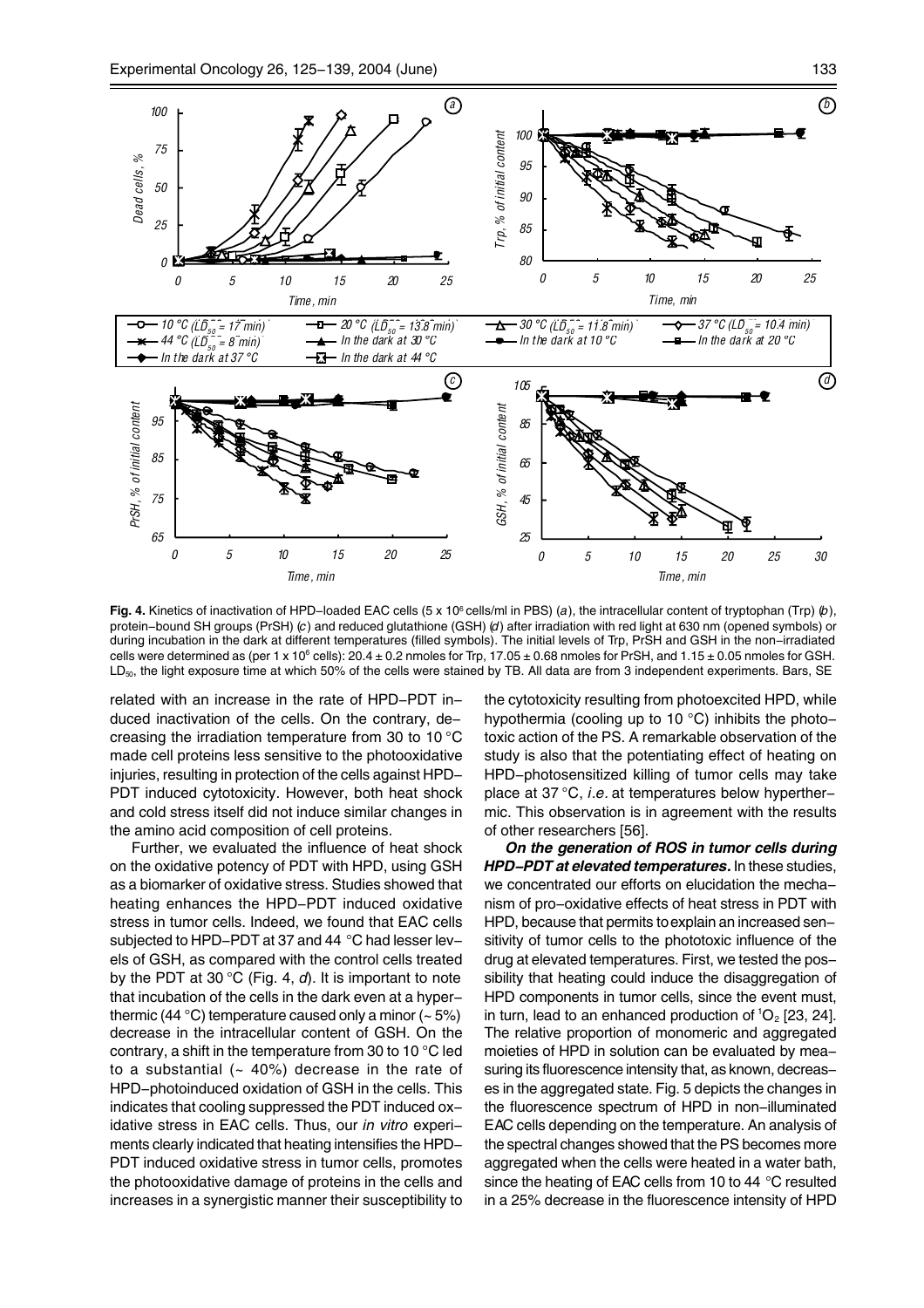

**Fig. 5.** Fluorescence emission spectra of HPD  $(k_{ex} = 505 \text{ nm})$  in EAC cells (5 x 10<sup>6</sup> cells/ml in PBS) at different temperatures (sample light path, 1 cm). Spectra from 1 to 5 represent temperatures of 10, 20, 30, 37 and 44 °C, respectively. Inset: fluorescence intensities of HPD in the cells at 630 nm as a function of temperature. Before the spectroscopic measurements, EAC cells loaded with HPD were placed in a water bath and incubated for 5 min in the dark at a desired temperature. Bars, SE

at 630 nm (without any shifts in the position of its main fluorescence peaks at 630 and 677 nm). Studies indicated that the event (a rise in the content of aggregated moieties of HPD) could be attributed to a heat-induced shortening in the cell volume; namely, upon raising the temperature from 10 to 44 °C a substantial (1.5–2-fold) decrease in the volume of EAC cells was registered microscopically. Thus, we cannot explain the potentiating effect of heating on the antitumor efficiency of HPD-PDT *via* an enhancement in the formation of <sup>1</sup>O<sub>2</sub> due to disruption of self-aggregated moieties of the PS.

Heat stress during PDT could promote the HPDinduced photooxidative damage of cellular constituents and, as a consequence, tumor cell eradication *via* an increase in the reactivity of  ${}^{1}O_{2}$  [19] as well as through the stimulation of other ROS formation. In fact, we found that upon HPD-PDT a rise in the temperature from 30 to 44 °C strongly enhanced the production of  ${\sf H}_{\sf 2}{\sf O}_{\sf 2}$ ,  ${\sf O}_{\sf 2}$   $\vec{\;}$ and OH<sup>\*</sup> in EAC cells that directly correlated with an increase in the rate of HPD-photoinduced inactivation of the cells (Fig. 3 and 4, respectively). On the contrary, lowering the irradiation temperature from 30 to 10 °C led to an inhibition of these ROS formation in EAC cells and, as a result, to a decrease in the efficiency of PDT with HPD. Besides, our investigations showed that heat stress itself promotes the generation of ROS in tumor cells. In fact, raising the temperature from 30 to 44 °C caused a marked increase in the rates of  $H_2O_2$ ,  $O_2$ <sup>-</sup> and OH<sup>†</sup> production by non-irradiated EAC cells (Fig. 3). The finding is in a good agreement with the observations of other researchers, e.g. [47]. Until now, the precise location and mechanisms of increased formation oxygen radicals during heat stress remain unclear. Nevertheless, there are some indications that the mitochondrial electron transport chain could be responsible for an increased production of  $\mathrm{O_{2}}$  and  $\mathrm{H_{2}O_{2}}$ (precursors of OH• ) in cells subjected to a thermal stress [57]. Our data are consistent with these findings; it was found that within the temperature range of 10–44 °C, the ability of EAC to the production of  $H_2O_2$  is directly



**Fig. 6.** The interrelationship between the rate of  $H_2O_2$  production by non-illuminated EAC cells and their respiratory activity at various temperatures

related to the respiratory activity of the cells (Fig. 6). It was suggested that the cellular damage associated with hyperthermia could be mediated in part by an increased flux of oxygen radicals [13]. On this basis, we believe that heat shock during HPD-PDT can enhance the generation of ROS by tumor cells, which along with photochemically generated oxidants could take part in the therapy-induced eradication of diseased tissues. Thus, our studies on the mechanism of the potentiating effect of light-induced heating on the antitumor efficiency of PDT with HPD suggest that the phenomenon could be explained *via* heat-induced increases in the formation of cytotoxic ROS such as  ${\sf H_2O_2},$   ${\sf O_2}$  and OH: Moreover, the heating during PDT could promote the HPD-mediated photodestruction of tumor cells not only by increasing generation, but also reactivity of oxygen radicals [58]. It was also reported that hyperthermia (42 °C) can enhance the cytotoxicity of  $H_2O<sub>2</sub>$  [14].

*Effects of hyperthermia alone or jointly with HPD-PDT on H<sub>2</sub>O<sub>2</sub>-detoxifying systems of tumor cells.* **Heat** shock during HPD-PDT could promote an increase in oxidative stress and thereby enhance the tumor response to the therapy by inactivating cellular antioxidant defenses. In this connection, we investigated the intactness of CAT and the glutathione redox cycle in EAC cells during their incubation in the dark as well as upon HPD-PDT at elevated temperatures; in this work, we already demonstrated that the  $H_2O_2$ -detoxifying systems play an important role in the protection of the cells against the phototoxic action of HPD (Tables 2, 3, and 4). This research trend presents substantial interest, since in the literature there is only limited information as to the influence of hyperthermia and HPD-photosensitized reactions on the activity of CAT or enzymes of the glutathione cycle in transformed cells. We found that hyperthermia (44 °C) itself had a minor effect on the levels of GSH in EAC cells and did not induce any noticeable decrease in the activity of cellular GPX. However, further studies revealed that the H<sub>2</sub>O<sub>2</sub>-destroing enzyme is inactivated during photosensitization of EAC cells with HPD and that heating promotes the photoinduced degradation of GPX in the cells. In fact, the photoirradiation of HPD-loaded EAC cells at control (30 °C) temperature caused a 30% decrease in the GPX activity, and upon elevating the temperature to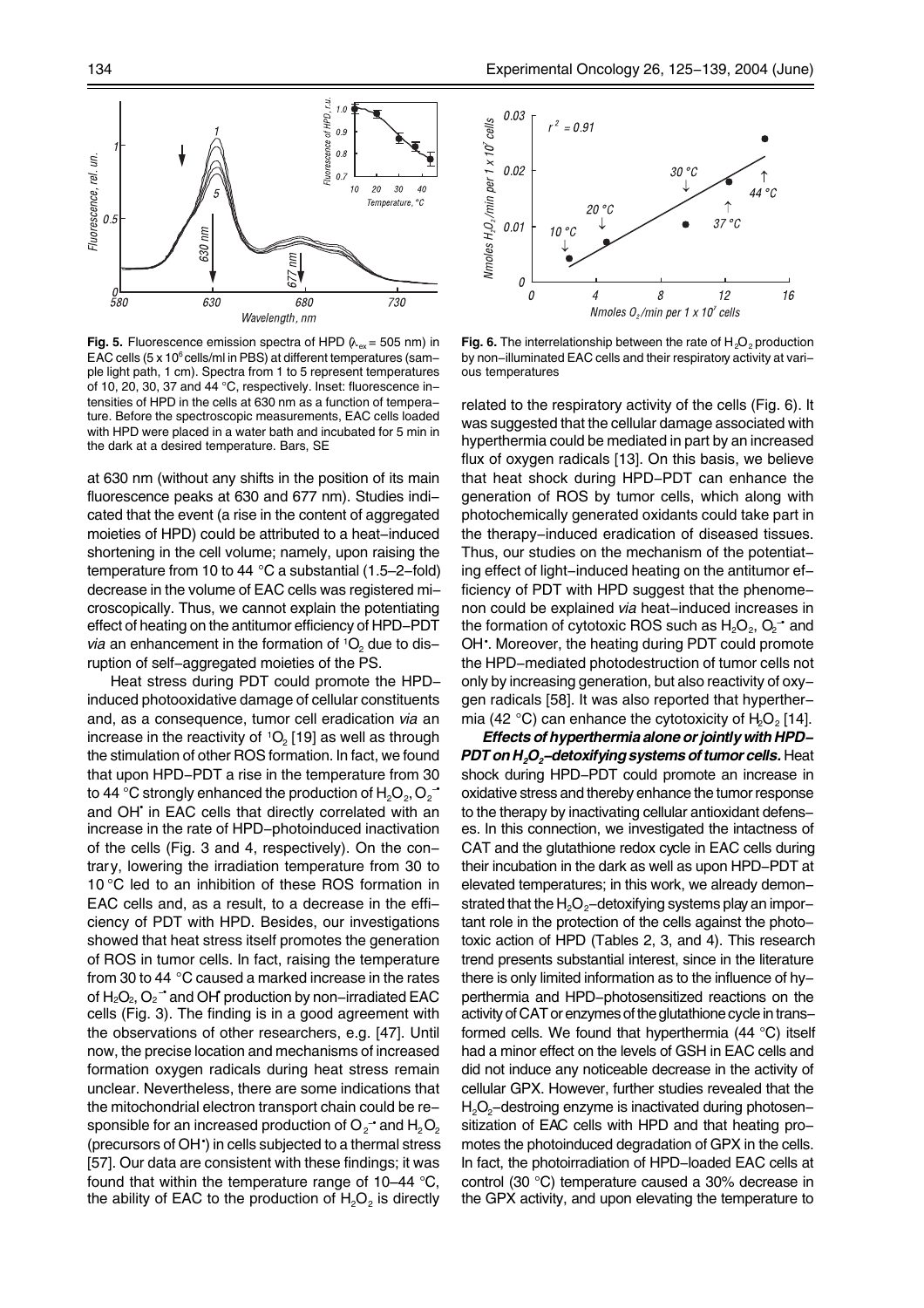44  $\degree$ C, a strong ( $\sim$  2-fold) increase in the rate of the enzyme inactivation was observed (Fig. 7, *a*). In contrast, lowering the temperature from 30 to 10 °C protected GPX against HPD-photoinduced inactivation. Similar results were obtained during a study of the effects of hyperthermia alone or jointly with HPD-PDT on the activity of CAT in EAC cells. It was found that like GPX, the  $H_2O_2$ -detoxifying is inactivated during photoirradiation of HPD-loaded EAC cells and that heating sensitizes CAT to HPD-photoinduced inactivation. Namely (Fig. 7, *b*), raising the temperature from 30 to 44 °C resulted in a considerable (~ 2-fold) increase in the rate of HPD-PDT mediated inactivation of CAT in the cells. Moreover, experiments showed that in EAC cells CAT, in comparison with GPX, is much more sensitive to the inactivating influence of HPD-PDT or heat treatment. Indeed (Fig. 7), at light doses which caused an irreversible inactivation of about 90% of the cells only a small  $(-30%)$  fall in the activity of GPX took place, while the activity of cellular CAT was inhibited by almost 95%. It was also established that hyperthermia, a 12 min incubation of EAC cells in the



**Fig. 7.** The activity of glutathione peroxidase (GPX) (*a*) and catalase (*b*) in HPD-loaded EAC cells (5 x 106 cells/ml in PBS) after their irradiation with red light at 630 nm (opened symbols) or incubation in the dark at various temperatures (filled symbols). The initial activities of catalase and GPX in the cells were determined as  $9.46 \pm 0.41$  µmoles  $H_2O_2$  decomposed/min/mg protein and 49.3 ± 2.1 nmoles NADPH oxidized/min/mg protein, respectively.  $CAT_{t_{25}}$  and  $CPT_{t_{25}}$  are the light doses at which 25% inhibition in the activity of catalase and GPX was observed; in this work, the parameters were used to estimate the efficiency of HPD-mediated photoinactivation of the  $H_2O_2$ -detoxifiyng enzymes. The points with error bars refer to 3 independent experiments

dark at 44 °C, caused a marked  $(-10%)$  decrease in the activity of cellular CAT, whereas after the same incubation the activity of GPX in the cells remained practically unchanged. Thus, our studies suggest that under PDT the HPD-mediated photoinactivation of cell-bound GPX and CAT could result in loss of protection against accumulating  $H_2O_2$ , providing an additional pathway of phototoxicity. In addition, they suggest that during PDT with HPD the heating associated with the absorption of optical radiation may promote the phototherapy-induced oxidative stress and, as a consequence, the tumor eradication *via* increasing in the rates of HPD-photosensitized inactivation of cellular CAT and GPX.

*The effect of temperature on photochemical transformations of HPD in tumor cells.* In this series of our studies, we examined the effect of heating on the photochemical transformations of HPD (its degradation as well as PhP-640 formation) in tumor cells, since the aspects of PDT remain undetermined. At the same time, this information could clarify some discordance in the literature data concerning an influence of temperature on the antitumor efficiency of PDT with the PS. For the most part, studies on the mechanism of HPD-PDT suggest that heating associated with photoirradiation enhances the tumoricidal action of the phototherapy, e.g. [16]. However, it was reported [55] that cooling of tumors during interstitial HPD-PDT also improves the tumor response to the therapy indicating that a PDT associated heating of tumors may reduce the treatment efficiency. One possible explanation for the phenomenon might be that lowering the temperature of tumor tissues during light exposure inhibits the photodecay of HPD in these tissues and, as a consequence, results in a increased yield of inactivation of tumor cells per incident photon. In this connection, we examined the influence of temperature on photostability of HPD in tumor cells. Experiments on EAC cells loaded with HPD showed that the PS is progressively destroyed during illumination and that the rate of HPD photobleaching in the cells depends largely on the temperature of a medium. Namely (Fig. 8 *a*), we revealed that elevating the temperature from 30 to 44  $\degree$ C resulted in a considerable ( $\sim$  3-fold) increase in the rate of HPD photodecay in EAC cells, whereas cooling of the cells from 30 to 10 °C caused, on the contrary, a substantial  $(>4$ -fold) inhibition in the rate of the sensitizer photodegradation (as found by measuring a slope on the kinetic curves of HPD photobleaching). It is important to note that independently of temperature conditions, a prolonged (20-25 min) incubation of EAC cells in the dark did not induce any marked lowering in the initial content of HPD in the cells. At the same time, experiments showed that HPD is a relatively photostable drug. Indeed (Fig. 8, *a*), at a normal (30 °C) temperature and at the light dose causing an irreversible inactivation of about 95% of the cells, only a small (~ 11%) decrease in the intracellular level of HPD took place. Furthermore, at the light doses causing a 95% decrease in the number of viable cells, the yield of HPD photobleaching in EAC cells was changed only slightly (at the most by 2%) upon heating (to 44 °C) or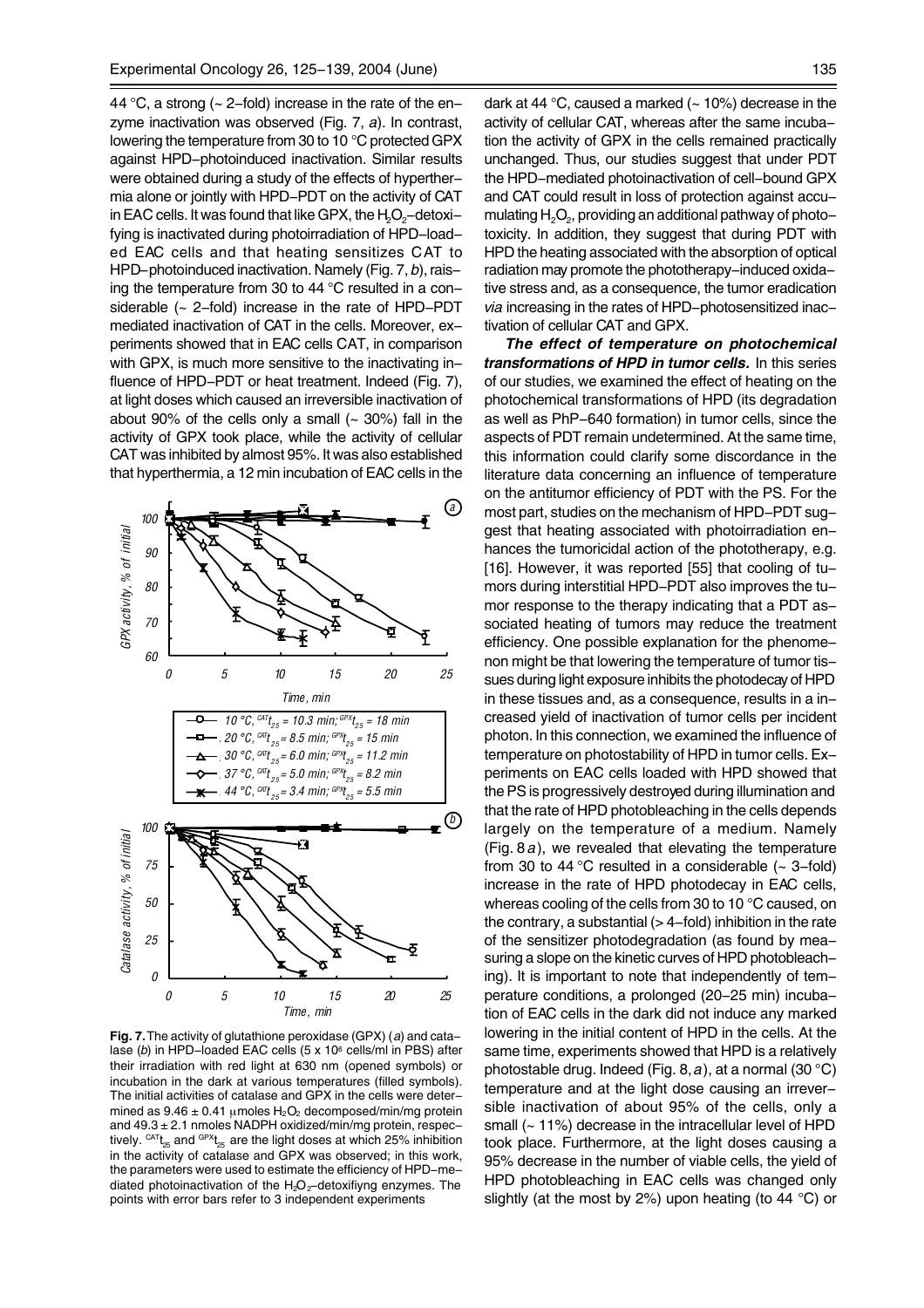

**Fig. 8.** Kinetics of HPD photodegradation (*a*) and photoproduct-640 formation (b) in EAC cells (5 x 10<sup>6</sup> cells/ml in PBS) during their irradiation ( $\lambda_{\text{max}}$  = 630 nm) at different temperatures. The initial content of HPD in the cells was determined as  $77.7 \pm 5.3$  ng per 1 x 10 $\textdegree$  cells. Points, mean of at least 3 separate experiments. Bars, SE

cooling of the cells to 10 °C. Thus, although the rate of HPD photobleaching in tumor cells is found to be largely dependent on the temperature, our data suggest the very low probability (due to high photostability of HPD) that at a sufficient concentration of the photodrug in tumor tissues the efficiency of PDT could be appreciably affected by a stimulatory influence of sub- or hyperthermic temperatures on the photobleaching of HPD in malignancies. Hence, most likely, another causes underlie the potentiating effect of cooling on the antitumor efficiency of interstitial PDT with HPD. In the further experiments, we tested the hypothesis that the potentiating influence of heating on HPD-PDT induced tumor eradication could be mediated by a heat-catalyzed increase in the formation of PhP-640, since it was suggested that accumulation of the chlorin-type photoproduct can cause an increase in the absorption in the red spectral region at around 620–650 nm during illumination of tumors *in vivo* and that it possesses photosensitizing activity [27]. Using fluorescence spectroscopy, we found that photoirradiation of EAC cells loaded with HPD resulted in a very rapid and substantial growth in the intracellular level of the red-absorbing photoproduct and that its formation in the cells exhibited a strong tendency to increase with increasing temperature (Fig. 8, *b*). Namely, upon elevating the temperature from 30 to 44 °C a considerable (> 3 times) increase in the rate of PhP-640 formation was observed (the energy activation of the photoproduct formation was calculated as  $42.3 \pm 2.9$  kJ/mole). It must be noted that a prolonged (25 min) incubation of HPD-loaded EAC in the dark even at a hyperthermic

(44 °C) temperature did not generate any detectable levels of the chlorin-type compound. Thus, these findings speak in favor of our hypothesis that the potentiating effect of photoirradiation-induced heating on the efficiency of HPD-PDT could be mediated, in part, by an increased generation of PhP-640.

In this work, an attempt was also made to estimate the significance of PhP-640 in the phototoxic action of HPD against tumor cells at elevated temperatures. For the purpose, a heat-induced increase in the phototoxic action of HPD to EAC cells after their irradiation with red light at 630 nm (which can excite both HPD and PhP-640) was compared with that at 510 nm (which cannot excite PhP-640, since the photoproduct did not absorb appreciably in this spectral region [26]). It was found that the potentiating influence of a thermal stress on HPD-photosensitized inactivation of EAC cells was less effective when the cells were irradiated with green light at 510 nm, as compared with that at 630 nm. In fact (Table 5), under the PDT with red light at 630 nm a shift in the irradiation temperature from 30 to 44 °C caused a 55% increase in the rate of HPD-photoinduced eradication of EAC cells, but substantially lesser (by 26%) growth in the rate was observed when the cells were exposed to green light at 510 nm. It was reported [59] that visible light itself, *i.e.* in the absence of exogenously added photosensitizing agents, can cause serious changes in cellular homeostasis parameters (a shift in the redox state of mitochondria, cellular pH, the level of adenosine triphosphate,  $Ca<sup>2+</sup>$ , and etc.) and that these light-induced alterations in cellular homeostasis are largely depended on the wavelength of radiation. Hence, it could be assumed that under HPD-PDT the irradiation of EAC cells with red light at 630 nm caused, as opposed to green light at 510 nm, such a change in cell homeostasis that made the cells more vulnerable to a thermal stress. To discard this possibility and to obtain more convincing evidence of the possible contribution of PhP-640 to a heat-mediated increase in the tumoricidal effect of HPD-PDT *in vivo*, we examined the influence of heating on the formation of PhP-640 as well as the temperature dependence of photosensitizing activity of HPD on the wavelength of radiation using a simplest photochemical system — Trp and HPD dissolved in PBS (it is important to note that in these model experiments the concentration of HPD was brought into correspondence with that found in EAC cells, 10  $\mu$ g/ml). It was found that when the system was exposed to red light at 630 nm, raising the temperature

Table 5. Influence of temperature on the efficiency of HPD-sensitized photooxidation of tryptophan (Trp) in aqueous solution as well as photoinactivation of EAC *in vitro* depending on the wavelength of incident light

| Irradiation conditions                          | Rates of Trp oxidation <sup>a</sup> ,<br>$\mu$ M/min $\pm$ SE (n = 3) | $LD_{50}$ , min ± SE (n = 3)                |
|-------------------------------------------------|-----------------------------------------------------------------------|---------------------------------------------|
| 30 °C, $\lambda_{\text{max}} = 510 \text{ nm}$  | $6.74 \pm 0.22$                                                       | $7.7 \pm 0.4$                               |
| 44 °C, $\lambda_{\text{max}} = 510 \text{ nm}$  | $9.95 \pm 0.31$ (147.6% <sup>b</sup> )                                | $6.1 \pm 0.3^{\circ}$ (79.2% <sup>b</sup> ) |
| 30 °C, $\lambda_{\text{max}} = 630 \text{ nm}$  | $1.81 \pm 0.05$                                                       | $13.8 \pm 0.5$                              |
| $44^{\circ}$ C, $\lambda_{\text{max}}$ = 630 nm | $3.02 \pm 0.09$ (166.9% <sup>b</sup> )                                | $8.9 \pm 0.3^{\circ}$ (64.5% <sup>b</sup> ) |

Notes: <sup>a</sup> The reaction mixtures consisted of 10 µg/ml HPD and 0.2 mM Trp in PBS;  $\frac{b}{b}$  % from the value obtained at 30 °C;  $\frac{c}{c}$  significant as compared with the  $LD_{50}$  value of PDT obtained at 30 °C, n — number of experiments; LD<sub>50</sub>, the light exposure time at which 50% of the cells were stained by TB; *P* < 0.01.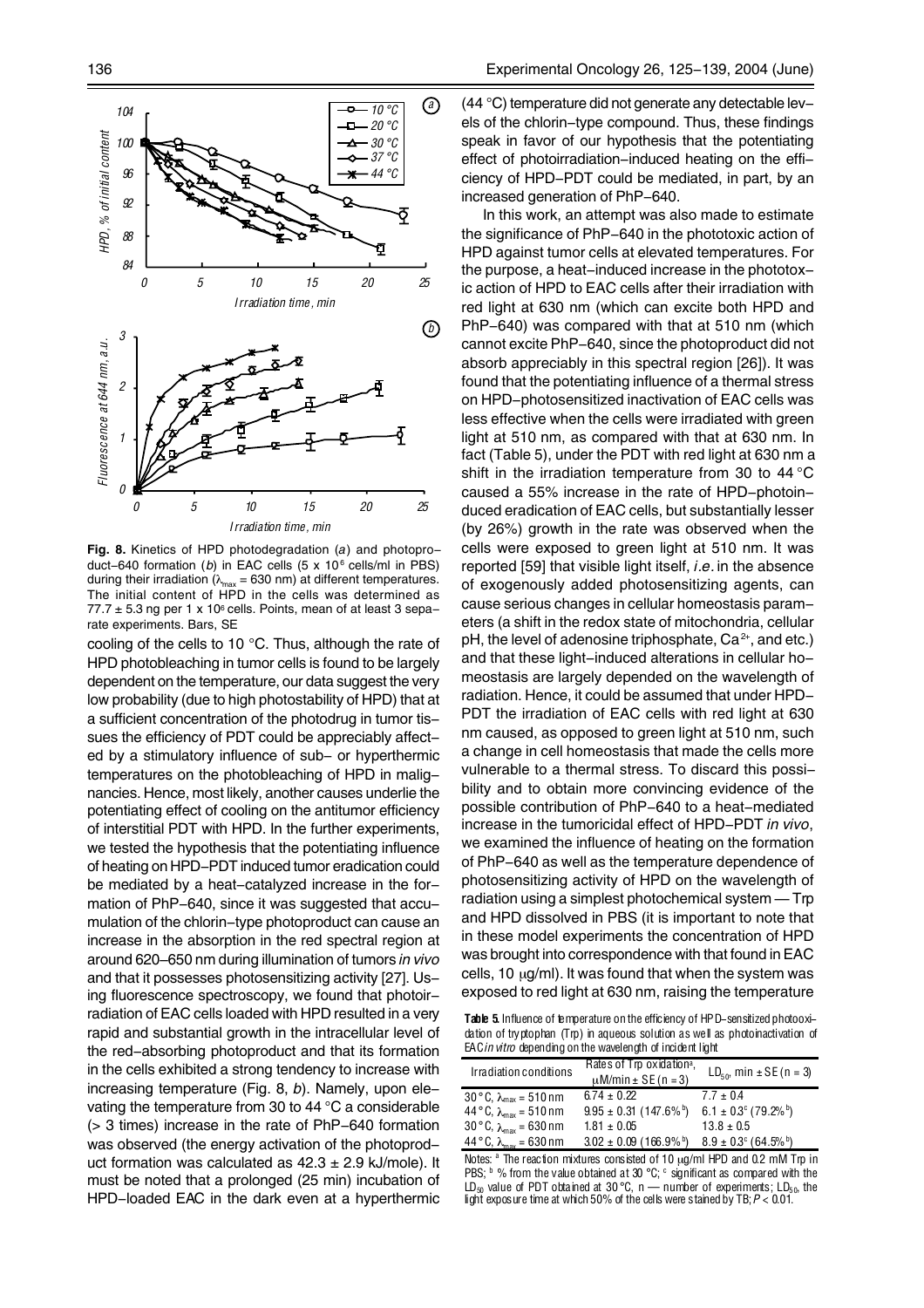from 30 to 44 °C led to a considerable (67%) increase in the rate of HPD-sensitized photooxidation of Trp that well correlated with a heat-induced increase in the rate of PhP-640 formation (Table 5 and Fig. 9, respectively). However (Table 5), the same heating of a reaction mixture produced markedly less (by 47.6%) increase in the rate of HPD-photoinduced oxidation of Trp if the mixture was irradiated with green light at 510 nm that. as mentioned above, cannot excite the PhP-640. Thus, our findings strongly suggest that during clinical PDT, employing a 630 nm laser light to activate HPD, an increase in the temperature of tumor tissues, associated with the absorption of optical radiation, could enhance the tumoricidal effect of this therapy *via* the stimulation of PhP-640 formation.



**Fig. 9.** The effect of heating on the formation of photoproduct-640 during irradiation of HPD aqueous solutions with red light at 630nm. The samples contained 10 µg/ml HPD and 0.2 mM tryptophan in PBS. These measurements were performed in 2 x 2 cm quartz cuvettes. Bars, SE

In conclusion, although PDT utilizing HPD or PF-II as photosensitizing agents has already proved its usefulness in the treatment of cancer, the fundamental mechanisms of its antitumor effects are still incompletely understood. First, it concerns the nature of the ROS, which could be responsible for the HPD-PDT induced tumor cell eradication. Previous studies concerning the aspect in the mechanism of action of HPD-PDT have been inconclusive; some indicate  ${}^{1}O_{2}$  as the main damaging agent, whereas others suggest the participation of oxygen radicals. In this work, we clearly demonstrated that  $H_2O_2$ ,  $O_2$ <sup>-</sup> and OH<sup>•</sup> could mediate, along with  ${}^{1}O_{2}$ , the tumoricidal action of PDT with HPD. However, further work is needed to clarify the mechanism of  $H_2O_2$ and oxygen radicals formation in tumor cells treated with HPD-PDT. At the same time, our studies suggest that in tumor cells subjected to HPD-PDT the Fenton-like reactions could play an important role in the generation of OH<sup>\*</sup>. Furthermore, our experiments provided strong evidence that cell-bound Cu/Zn-SOD, CAT and the glutathione redox cycle can protect tumor cells against the phototoxic influence of HPD. These findings suggest that the efficiency of PDT with HPD in a clinical setting could be improved by its combination with chemotherapeutic agents, which can inhibit SOD(s) as well as  $H_2O_2$ -detoxifying systems of transformed cells.

Earlier investigations on the mechanism of HPD-PDT showed that during PDT may happen a significant increase in the temperature of tumor tissues and that the heating potentiates the porphyrin-mediated photodestruction of neoplasms. However, until now the mechanism of the phenomenon remained unclear. Our studies support the view that in laser PDT the mild hyperthermia (42–44 °C) produced by irradiation can enhance synergistically the HPD-photoinduced tumor eradication. A remarkable observation of the present study is also that the potentiating effect of heating on HPD-photosensitized killing of tumor cells may take place at temperatures below hyperthermic. Our data indicate that the potentiating effect of heating, associated with photoirradiation, on the efficiency of PDT with HPD could be largely explained by the stimulation of cytotoxic ROS formation such as  $H_2O_2$ ,  $O_2$ <sup>-</sup> and OH. In addition, our experiments showed that photosensitization of tumor cells by HPD causes an inactivation of cell-bound CAT and GPX, and that heat stress sensitized the  $H_2O_2$ -detoxifying enzymes to HPD-photoinduced inactivation; upon HPD-PDT, these events could result in loss of protection against accumulating  $H_2O_2$ . Our findings suggest that during clinical PDT, employing a 630 nm laser light to activate HPD, an increase in the temperature of tumors could enhance the tumoricidal effect of this therapy *via* the stimulation of a chlorin-type photoproduct formation that may act as a PS.

#### **REFERENCES**

1. **Weishaupt KR, Gomer CJ, Dougherty TJ.** Identification of singlet oxygen as the cytotoxic agent in photo-inactivation of a murine tumor. Cancer Res 1976; **36**: 2326–9.

2. **Athar M, Mukhtar H, Elmets CA, Zaim MT, Lloyd JR, Bickers DR.** In situ evidence for the involvement of superoxide anions in cutaneous porphyrin photosensitization. Biochem Biophys Res Commun 1988; **151**: 1054–9.

3. **Das M, Mukhtar H, Greenspan ER, Bickers DR.** Photoenhancement of lipid peroxidation associated with the generation of reactive oxygen species in hepatic microsomes of hematoporphyrin derivative-treated rats. Cancer Res 1985; **45**: 6328–30.

4. **Hariharan PV, Courtney J, Eleczko S.** Production of hydroxyl radicals in cell systems exposed to haematoporphyrin and red light. Int J Radiat Biol 1980; **37**: 691–4.

5. **Shevchuk IN, Chekulayev VA, Chekulayeva LV.** The role of lipid peroxidation and protein degradation in the photodestruction of Ehrlich ascites carcinoma cells sensitized by hematoporphyrin derivative. Exp Oncol 2002; **24**: 216–24.

6. **Star WM, Marijnissen HP, van den Berg-Blok A, Versteeg JA, Franken KA, Reinhold HS.** Destruction of rat mammary tumor and normal tissue microcirculation by hematoporphyrin derivative photoradiation observed *in vivo* in sandwich observation chambers. Cancer Res 1986; **46**: 2532–40.

7. **Dougherty TJ.** An update on photodynamic therapy applications. J Clin Laser Med Surg 2002; **20**: 3–7.

8. **Berns MW, Coffey J, Wile AG.** Laser photoradiation therapy of cancer: possible role of hyperthermia. Lasers Surg Med 1984; **4**: 87–92.

9. **Kinsey JH, Cortese DA, Neel HB.** Thermal considerations in murine tumor killing using hematoporphyrin derivative phototherapy. Cancer Res 1983; **43**: 1562–7.

10. **Mattiello J, Hetzel F, Vandenheede L.** Intratumor temperature measurements during photodynamic therapy. Photochem Photobiol 1987; **46**: 873–9.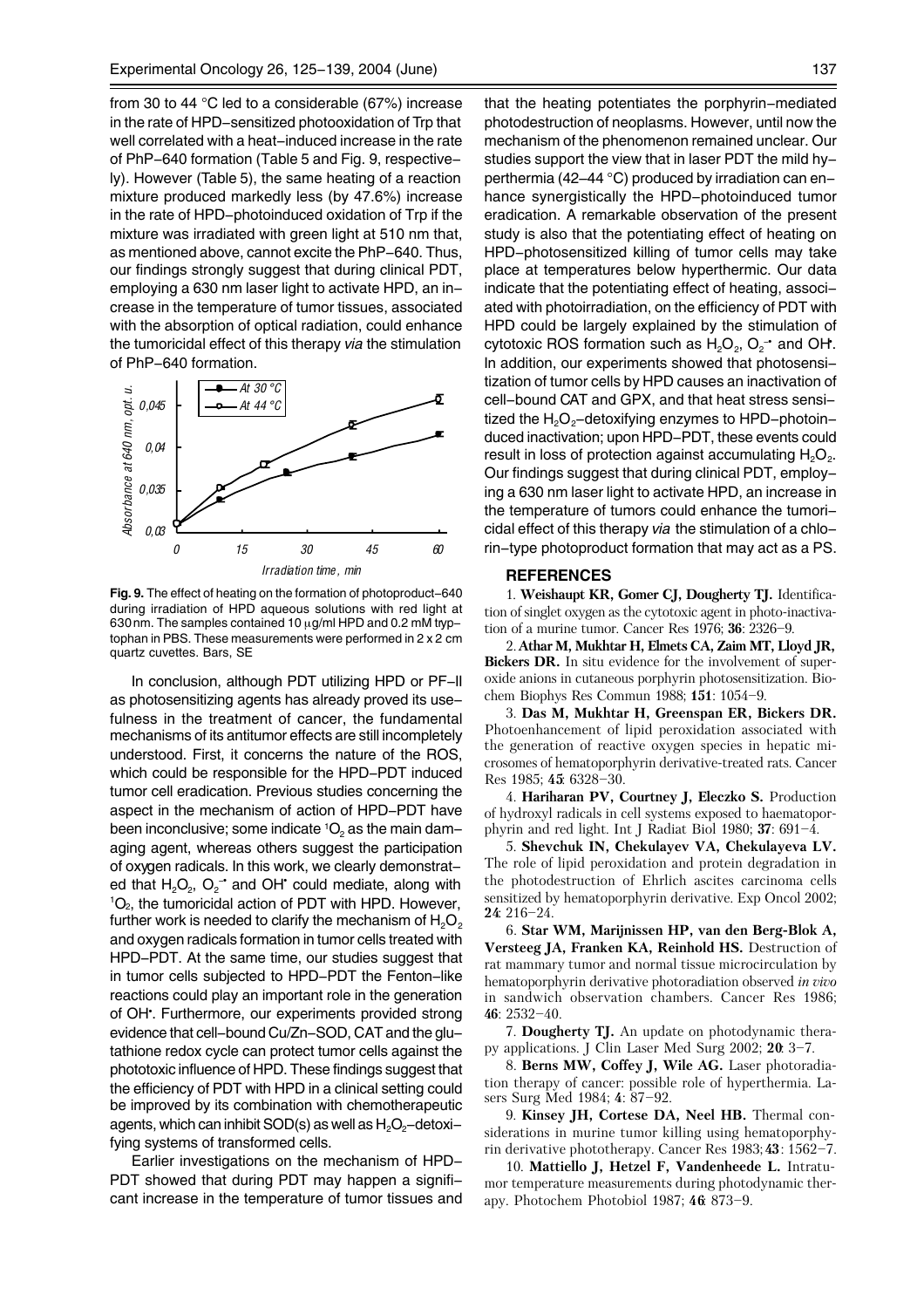11. **Svaasand LO, Doiron DR, Dougherty TJ.** Temperature rise during photoradiation therapy of malignant tumors. Med Phys 1983; **10**: 10–7.

12. **Hildebrandt B, Wust P, Ahlers O, Dieing A, Sreenivasa G, Kerner T, Felix R, Riess H.** The cellular and molecular basis of hyperthermia. Crit Rev Oncol/Hematol 2002; **43**: 33–56.

13. **Li JJ, Oberley LW.** Overexpression of manganesecontaining superoxide dismutase confers resistance to the cytotoxicity of tumor necrosis factor alpha and/or hyperthermia. Cancer Res 1997; **57**: 1991–8.

14. **Lord-Fontaine S, Averill DA.** Enhancement of cytotoxicity of hydrogen peroxide by hyperthermia in Chinese hamster ovary cells: role of antioxidant defenses. Arch Biochem Biophys 1999; **363**: 283–95.

15. **Uehara M, Inokuchi T, Sano K.** Experimental study of combined hyperthermic and photodynamic therapy on carcinoma in the mouse. J Oral Maxillofac Surg 1996; **54**: 729–36.

16. **Leunig M, Leunig A, Lankes P, Goetz AE.** Evaluation of photodynamic therapy-induced heating of hamster melanoma and its effect on local tumour eradication. Int J Hyperthermia 1994; **10**: 297–306.

17. **Mang TS.** Combination studies of hyperthermia induced by the neodymium: yttrium-aluminum-garnet (Nd:YAG) laser as an adjuvant to photodynamic therapy. Lasers Surg Med 1990; **10**: 173–8.

18. **Matsumoto N, Saito H, Miyoshi N, Nakanishi K, Fukuda M.** Combination effect of hyperthermia and photodynamic therapy on carcinoma. Arch Otolaryngol Head Neck Surg 1990; **116**: 824–9.

19. **Gottfried V, Kimel S.** Temperature effects on photosensitized processes. J Photochem Photobiol B: Biol 1991; **8**: 419–30.

20. **Prinsze C, Dubbelman TM, van Steveninck J.** Potentiation of thermal inactivation of glyceraldehyde-3-phosphate dehydrogenase by photodynamic treatment. A possible model for the synergistic interaction between photodynamic therapy and hyperthermia. Biochem J 1991; **276**: 357–62.

21. **Henderson BW, Busch TM, Vaughan LA, Frawley NP, Babich D, Sosa TA, Zollo JD, Dee AS, Cooper MT, Bellnier DA, Greco WR, Oseroff AR.** Photofrin photodynamic therapy can significantly deplete or preserve oxygenation in human basal cell carcinomas during treatment, depending on fluence rate. Cancer Res 2000; **60**: 525–9.

22. **Hetzel FW, Chen H, Chen Q.** Tumor response and oxygenation after combined PDT and hyperthermia. Int J Radiat Oncol Biol Phys 1994; **30**: 312.

23. **Tanielian C, Schweitzer C, Mechin R, Wolff C.** Quantum yield of singlet oxygen production by monomeric and aggregated forms of hematoporphyrin derivative. Free Radic Biol Med 2001; **30**: 208–12.

24. **Chekulayeva L, Shevchuk I, Chekulayev V, Jaalaid R.** Kinetic studies on the mechanism of haemato porphyrin derivative photobleaching. Proc Estonian Acad Sci Chem 2002; **51**: 49–70.

25. **Chekulayev V, Shevchuk I, Chekulayeva L.** Effects of light exposure on the uptake and destruction of hematoporphyrin derivative in Ehrlich carcinoma cell suspension. Proc Estonian Acad Sci Chem 1998; **47**: 73–91.

26. **Rotomskis R, Bagdonas S, Streckyte G.** Spectroscopic studies of photobleaching and photoproduct formation of porphyrins used in tumour therapy. J Photochem Photobiol B: Biol 1996; **33**: 61–7.

27. **Giniunas L, Rotomskis R, Smilgevicius V, Piskarskas A, Didziapetriene J, Bloznelyte L, Griciute L.** Activity

of haematoporphyrin derivative photoproduct in photodynamic therapy *in vivo*. Lasers Med Sci 1991; **6**: 425–8.

28. **Kessel D, Thompson P, Musselman B, Chang CK.** Chemistry of hematoporphyrin-derived photosensitizers. Photochem Photobiol 1987; **46**: 563–8.

29. **Bailey HH.** L-S,R-buthionine sulfoximine: historical development and clinical issues. Chem Biol Interact 1998; **111–112**: 239–54.

30. **Edwards PG.** Evidence that glutathione may determine the differential cell-cycle phase toxicity of a platinum (IV) antitumor agent. JNCI 1988; **80**: 734–8.

31. **Hissin PJ, Hilf R.** A fluorometric method for determination of oxidized and reduced glutathione in tissues. Anal Biochem 1976; **74**: 214–26.

32. **Rothe G, Valet G.** Flow cytometric analysis of respiratory burst activity in phagocytes with hydroethidine and 2',7'-dichlorofluorescin. J Leukocyte Biol 1990; **47**: 440–8.

33. **Keston AS, Brandt R.** The fluorometric analysis of ultramicro quantities of hydrogen peroxide. Anal Biochem 1965; **11**: 1–5.

34. **Gutteridge JMC.** Thiobarbituric acid-reactivity following iron-dependent free-radical damage to amino acids and carbohydrates. FEBS Lett 1981; **128**: 343–6.

35. **Girotti AW, Thomas JP.** Damaging effects of oxygen radical on resealed erythrocyte ghosts. J Biol Chem 1984; **259**: 1744–52.

36. **Aebi H.** Catalase *in vitro*. Methods Enzymol 1984; **105**: 121–6.

37. **Pinto RE, Bartley W.** The effect of age and sex on glutathione reductase and glutathione peroxidase activities and on aerobic glutathione oxidation in rat liver homogenates. Biochem J 1969; **112**: 109–15.

38. **Paglia DE, Valentine WN.** Studies on the quantitative and qualitative characterization of erythrocyte glutathione peroxidase. J Lab Clin Med 1967; **70**: 158–69.

39. **Oberley LW, Spitz DR.** Assay of superoxide dismutase activity in tumour tissue. Methods Enzymol 1984; **105**: 457–64.

40. **Moan J, Pettersen EO, Christensen T.** The mechanism of photodynamic inactivation of human cells *in vitro* in the presence of haematoporphyrin. Br J Cancer 1979; **39**: 398–407.

41. **Petrat F, Pindiur S, Kirsch M, de Groot H.** "Mitochondrial" photochemical drugs do not release toxic amounts of  ${}^{1}O_{2}$  within the mitochondrial matrix space. Arch Biochem Biophys 2003; **412**: 207–15.

42. **Watkins MT, Patton GM, Soler HM, Albadawi H, Humphries DE, Evans JE, Kadowaki H.** Synthesis of 8-epiprostaglandin  $\mathrm{F}_\mathrm{2}$  alpha by human endothelial cells: role of prostaglandin H2 synthase. Biochem J 1999; **344**: 747–54.

43. **Heikkila RE, Cabbat FS, Cohen G.** *In vivo* inhibition of superoxide dismutase in mice by diethyldithiocarbamate. J Biol Chem 1976; **251**: 2182–5.

44. **Golab J, Nowis D, Skrzycki M, Czeczot H, Baranczyk-Kuzma A, Wilczynski GM, Makowski M, Mroz P, Kozar K, Kaminski R, Jalili A, Kopec M, Grzela T, Jakobisiak M.** Antitumor effects of photodynamic therapy are potentiated by 2-methoxyestradiol. J Biol Chem 2003; **278**: 407–14.

45. **Chance B, Sies H, Boveris A.** Hydroperoxide metabolism in mammalian organs. Physiol Rev 1979; **59**: 527–605.

46. **Stohs SJ, Bagchi D.** Oxidative mechanisms in the toxicity of metal ions. Free Radic Biol Med 1995; **18**: 321–36.

47. **Flanagan SW, Moseley PL, Buettner GR.** Increased flux of free radicals in cells subjected to hyperthermia: detection by electron paramagnetic resonance spin trapping. FEBS Lett 1998; **431**: 285–6.